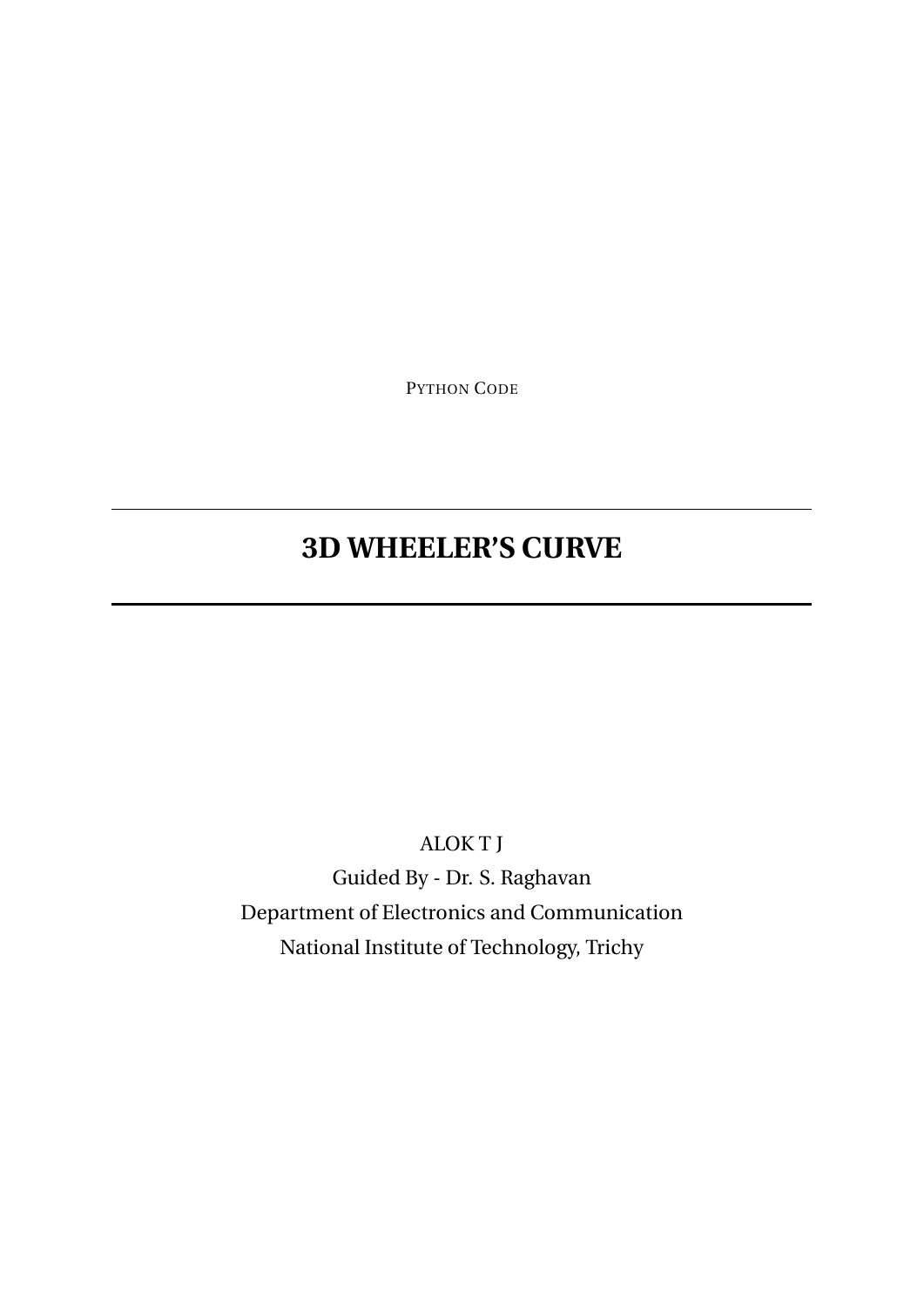### **ABSTRACT**

This presentation consist of programming code and plot of Wheeler's Curve for various standard Dielectric Substrates. The Wheeler's Curve is a discontinuous graph at  $(w/h)=1$ . The Wheeler's curve is plotted by taking the two curves from either side of the point of discontinuity and then combined plotted on one graph for complete range of (w/h) values. From the Wheeler's Curve Plot, corresponding values of Impedance and (w/h) on the curve is taken with uniform linear separation and made into a tabular column for each Standard Dielectric Substrates. All the values obtained from the Wheeler's curve is Consolidated in a single chart for Microstrip line designers.

### **INTRODUCTION**

Early attempts to characterize the performance of microstrip line were based on the quasi-TEM model. Various electrostatic approximations such as conformal mapping, relaxation methods, variation techniques, the method of Green's function and the moment method are generally used. During the last few years, a number of papers using a hybrid-mode model of microstrip line have appeared, but these involve extensive computations.

Closed-form expressions are absolutely necessary for optimization and computer-aided design of a microstrip circuit. The closed form expressions for  $Z_0$  *and*  $k_a$  have been reported by Wheeler, Schneider and Hammerstad. Wheeler and Hammerstad have also given an expression for w/h in terms of Z<sub>0</sub> and k

For a practical range of microstrip lines ( $0.05 ≤w/h ≤ 20$  and  $k ≤ 16$ ) Hammerstad reported that his expressions are more accurate than earlier work, and fall within  $\pm 1$  per cent of Wheeler's numerical results. His expressions, which are based on the work of Wheeler and Schneider, include useful relationships defining both characteristic impedance and effective dielectric constant:

For  $w/h < 1$ 

$$
Z_0 = \frac{60}{\sqrt{k_a}} \ln\left(\frac{8h}{w} + \frac{w}{4h}\right)
$$

where

$$
k_a = \frac{k+1}{2} + \frac{k-1}{2} \left[ \left( 1 + 12 \left( \frac{h}{w} \right)^{-\frac{1}{2}} + 0.04 \left( 1 - \left( \frac{w}{h} \right) \right)^2 \right) \right]
$$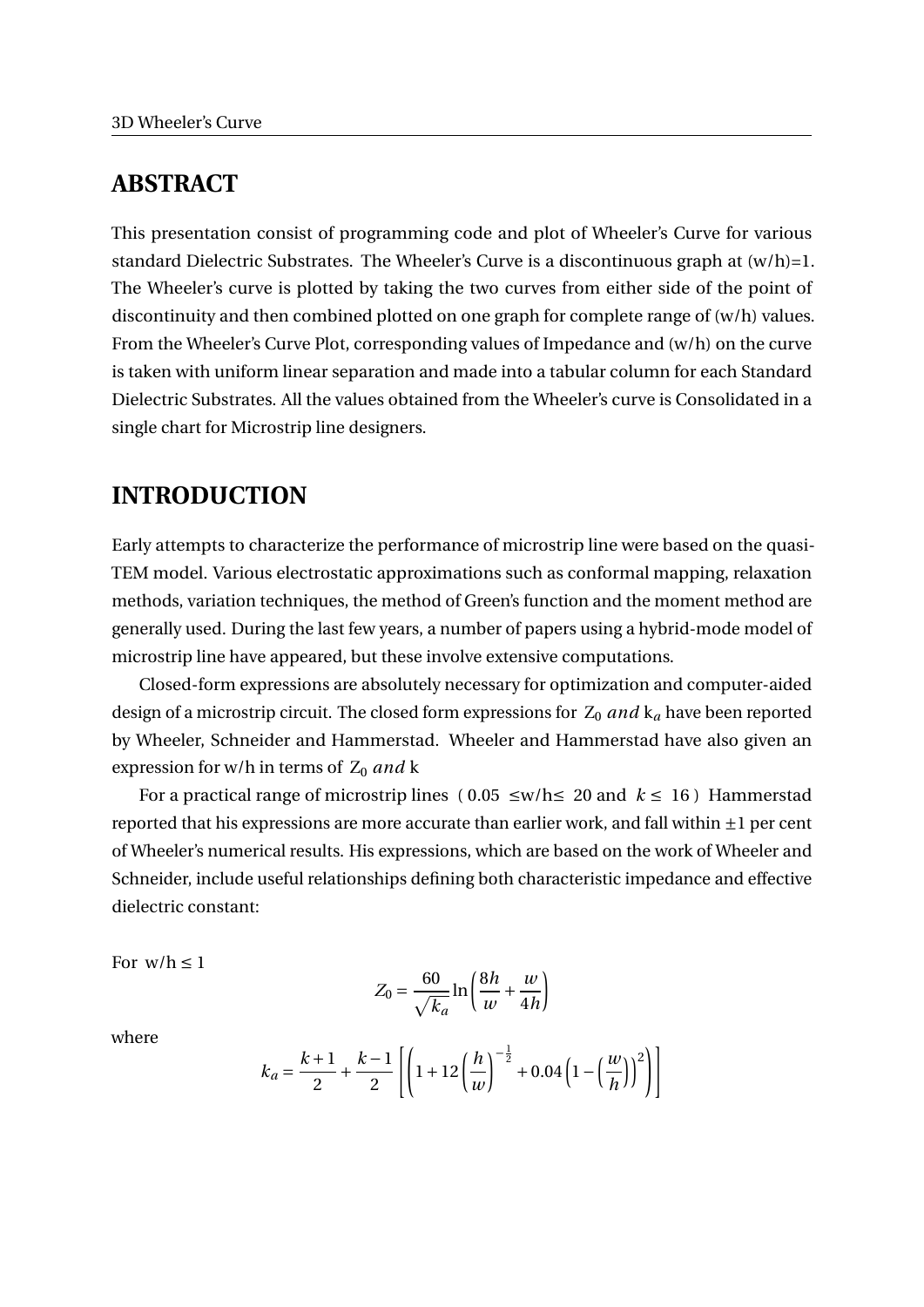For  $w/h \geq 1$ 

where

$$
Z_0 = \frac{120\pi}{\sqrt{k_a} \left(\frac{w}{h} + 1.383 + 0.667 \ln\left(\frac{w}{h} + 1.444\right)\right)}
$$

$$
k_a = \frac{k+1}{2} + \frac{k-1}{2} \left(1 + 12\left(\frac{h}{w}\right)\right)^{-\frac{1}{2}}
$$

### **Python Program for Wheeler's Curve**

It is important to note that the Wheeler's Curve equation is discontinuous at w/h=1. Therefore the program required to plot Wheeler's curve must contain provision for plot of two curves which apparently looks continuous at w/h=1.

### **Parameters invoked in the program**

 $Z_0$  = Characteristic Wave Impedance *k* = Dielectric Constant *k<sup>a</sup>* = Effective Dielectric Constant  $w =$  Width of Substrate *h* = Height of Substrate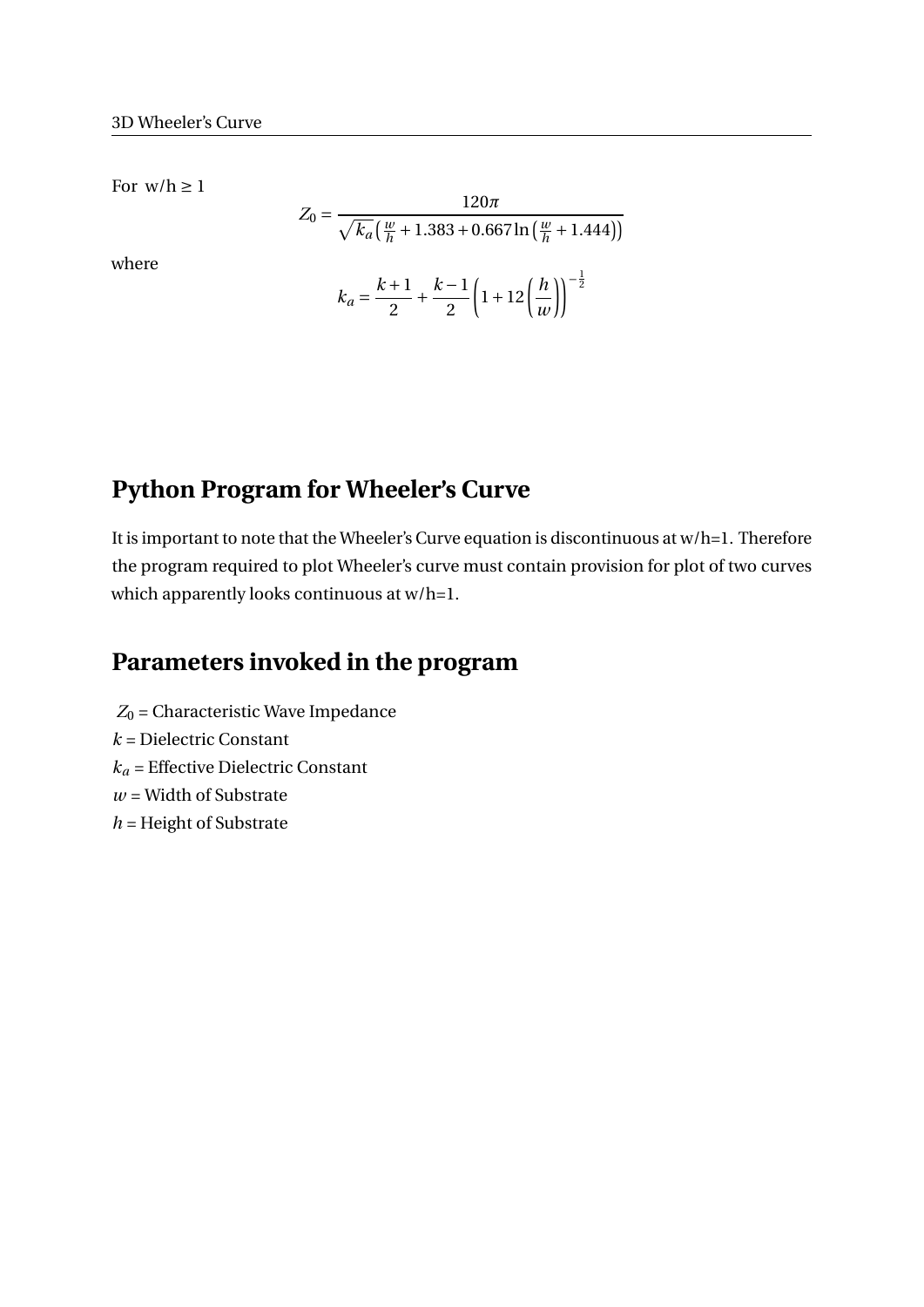## **Python Code for 2D Wheeler's Curve**

### **Libraries Imported**

 import numpy as np from matplotlib import pyplot as plt import seaborn as sns import math

### **Parameters Initialization**

```
1 zc=377
2 k=[1.3,2,2.1,2.2,2.3,2.33,4.3,8.9,9.3]
3 pi=math.pi
```
# **Splitting Alogrithm**

```
1 x=np.linspace(.5,10,50)
2 x1=[]
x^2 = 74 for i in x:
5 if i<1:
6 x1.append(i)
7 else:
8 x2.append(i)
```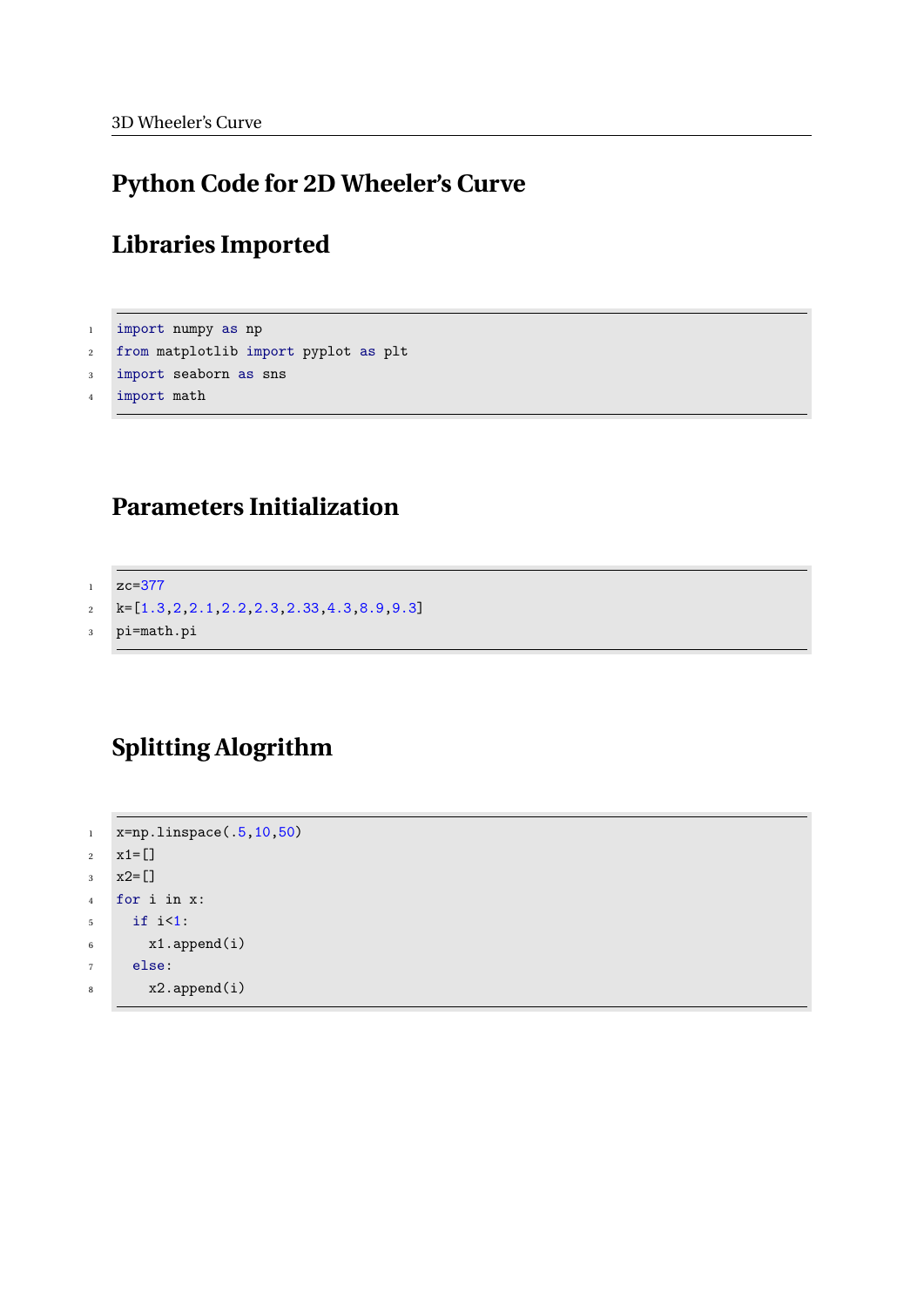### **Calculation of Impedance for Cotton**

```
1 \quad z1 = \lceil]
2 for i in x1:
\text{ka}=(\text{k}[0]+1)/2)+((\text{k}[0]-1)/2)*(((1+(12/i))**-0.5)+0.04*(1-i)*2))d=(zc/(2*pi*(ka**0.5))) * np.log((8/i)+(i/4))5 z1.append(d)
6 for i in x2:
k = ((k[0]+1)/2) + ((k[0]-1)/2) * ((1+(12/i)) **0.5))8 d=zc/((ka**0.5)*(1.393+i+((2/3)*np.log(i+1.4444))))
9 z1.append(d)
```
### **Calculation of Impedance for PTFE**

```
1 \quad z2 = 12 for i in x1:
k = ((k[1]+1)/2) + ((k[1]-1)/2) * (((1+(12/i)) **-0.5)+0.04*(1-i) **2))d = (zc/(2*pi*(ka**0.5))) * np.log((8/i)+(i/4))5 \qquad z2.append(d)6 for i in x2:
k = ((k[1]+1)/2) + ((k[1]-1)/2) * ((1+(12/i)) **0.5))8 d=zc/((ka**0.5)*(1.393+i+((2/3)*np.log(i+1.4444))))
9 z2.append(d)
```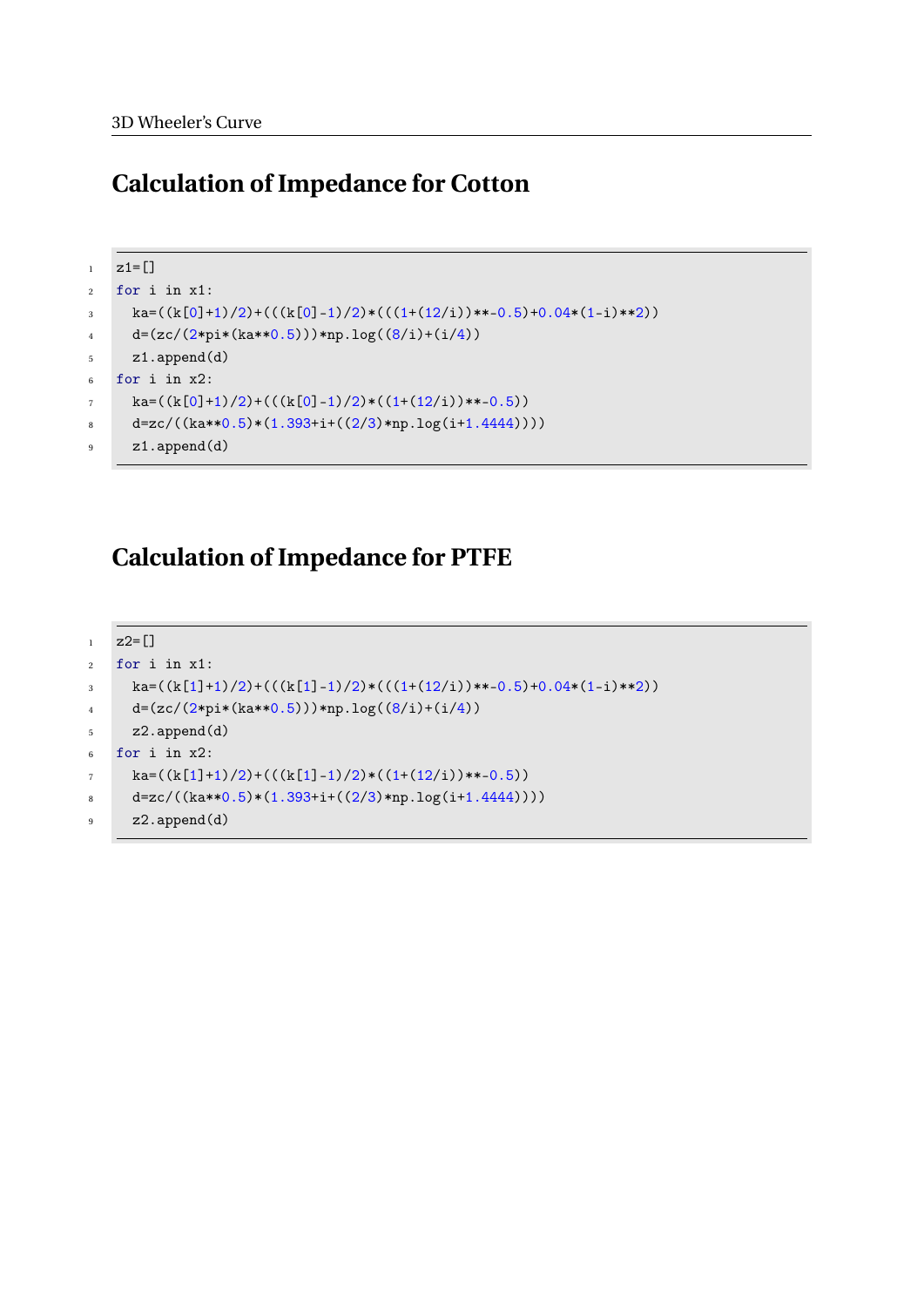### **Calculation of Impedance for Teflon**

```
1 \quad z3 = [1]2 for i in x1:
\text{ka}=(\text{k}[2]+1)/2)+((\text{k}[2]-1)/2)*(((1+(12/1))**-0.5)+0.04*(1-i)**2))d=(zc/(2*pi*(ka**0.5))) * np.log((8/i)+(i/4))5 z3.append(d)
6 for i in x2:
k = ((k[2]+1)/2) + ((k[2]-1)/2) * ((1+(12/i)) **0.5))8 d=zc/((ka**0.5)*(1.393+i+((2/3)*np.log(i+1.4444))))
9 z3.append(d)
```
# **Calculation of Impedance for RT/duroid 5880**

```
1 \quad z = 12 for i in x1:
k = ((k[3]+1)/2) + ((k[3]-1)/2) * (((1+(12/i)) **-0.5)+0.04*(1-i) **2))d = (zc/(2*pi*(ka**0.5))) * np.log((8/i)+(i/4))5 \qquad z4.append(d)6 for i in x2:
k = ((k[3]+1)/2) + ((k[3]-1)/2) * ((1+(12/i)) **0.5))8 d=zc/((ka**0.5)*(1.393+i+((2/3)*np.log(i+1.4444))))
9 z4.append(d)
```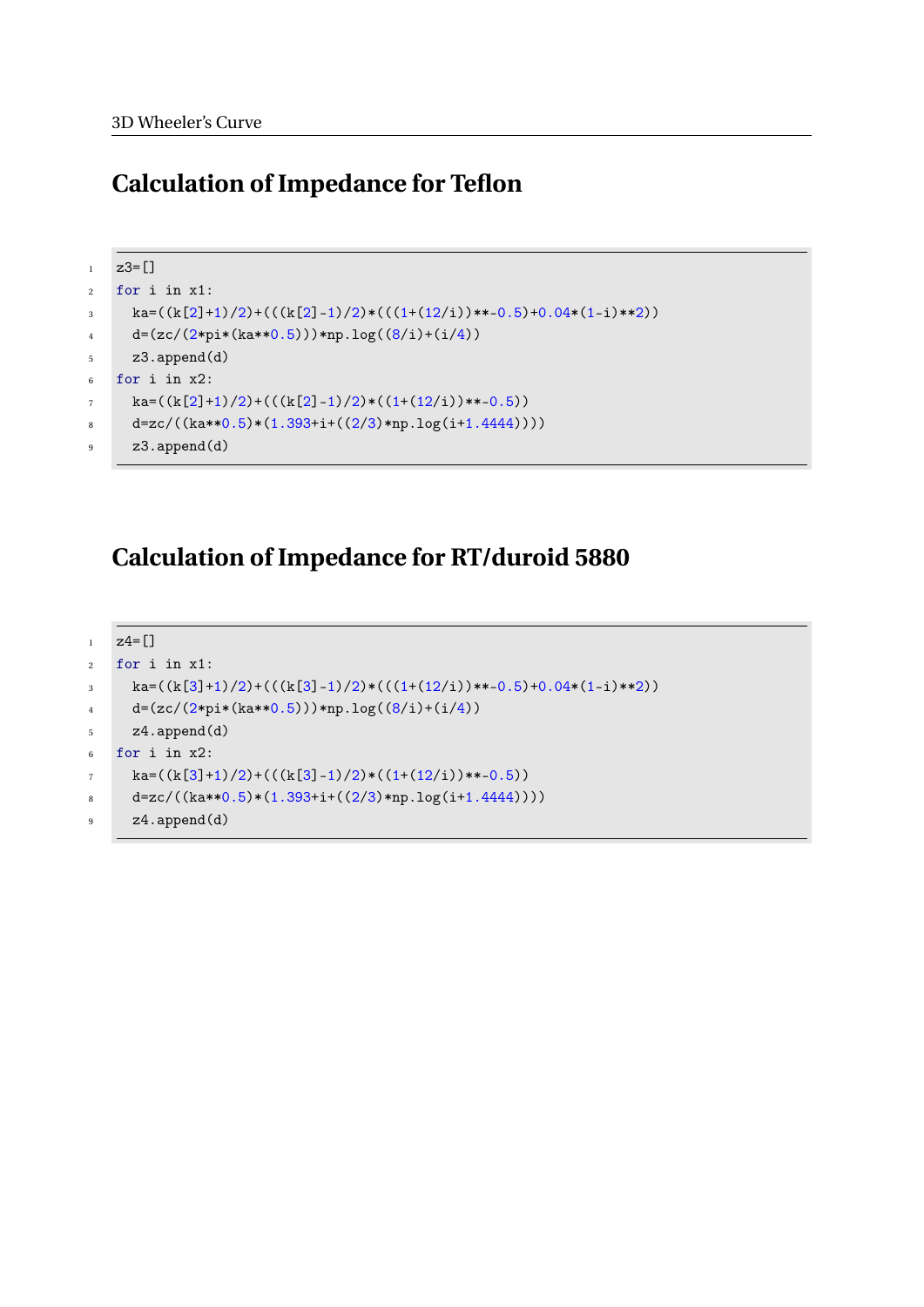### **Calculation of Impedance for Paper**

```
1 \quad z5 = [1]2 for i in x1:
\text{ka}=(\text{k}[4]+1)/2)+((\text{k}[4]-1)/2)*(((1+(12/i))**-0.5)+0.04*(1-i)*2))d=(zc/(2*pi*(ka**0.5))) * np.log((8/i)+(i/4))5 z5.append(d)
6 for i in x2:
k = ((k[4]+1)/2) + ((k[4]-1)/2) * ((1+(12/i)) **0.5))8 d=zc/((ka**0.5)*(1.393+i+((2/3)*np.log(i+1.4444))))
9 z5.append(d)
```
# **Calculation of Impedance for RT/duroid 5870**

```
1 \quad z6 = 12 for i in x1:
k = ((k[5]+1)/2) + ((k[5]-1)/2) * (((1+(12/i)) **-0.5)+0.04*(1-i) **2))d = (zc/(2*pi*(ka**0.5))) * np.log((8/i)+(i/4))5 \qquad \qquad z6.\text{append}(d)6 for i in x2:
k = ((k[5]+1)/2) + ((k[5]-1)/2) * ((1+(12/i)) **0.5))8 d=zc/((ka**0.5)*(1.393+i+((2/3)*np.log(i+1.4444))))
9 z6.append(d)
```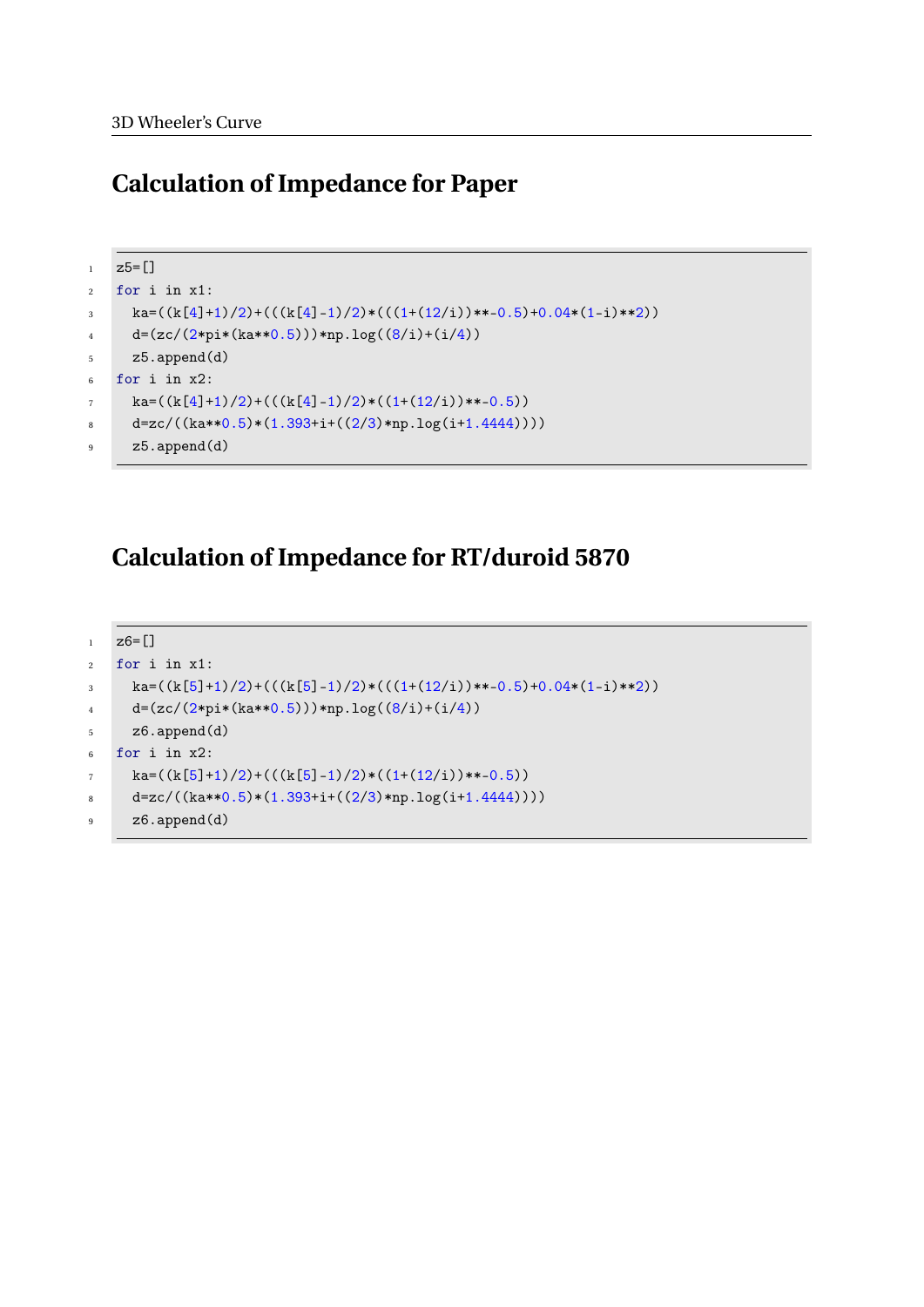### **Calculation of Impedance for FR-4**

```
1 \quad z7 = [1]2 for i in x1:
\text{ka}=(\text{k}[6]+1)/2)+((\text{k}[6]-1)/2)*(((1+(12/1))**-0.5)+0.04*(1-i)**2))d=(zc/(2*pi*(ka**0.5))) * np.log((8/i)+(i/4))5 z7.append(d)
6 for i in x2:
k = ((k[6]+1)/2) + ((k[6]-1)/2) * ((1+(12/i)) **0.5))8 d=zc/((ka**0.5)*(1.393+i+((2/3)*np.log(i+1.4444))))
9 z7.append(d)
```
### **Calculation of Impedance for Sapphire**

```
1 \quad z8 = 12 for i in x1:
k = ((k[7]+1)/2) + ((k[7]-1)/2) * (((1+(12/i))**-0.5)+0.04*(1-i)*2))d = (zc/(2*pi*(ka**0.5))) * np.log((8/i)+(i/4))5 \qquad \qquad z8.\text{append}(d)6 for i in x2:
k = ((k[7]+1)/2) + ((k[7]-1)/2) * ((1+(12/i)) **0.5))8 d=zc/((ka**0.5)*(1.393+i+((2/3)*np.log(i+1.4444))))
9 z8.append(d)
```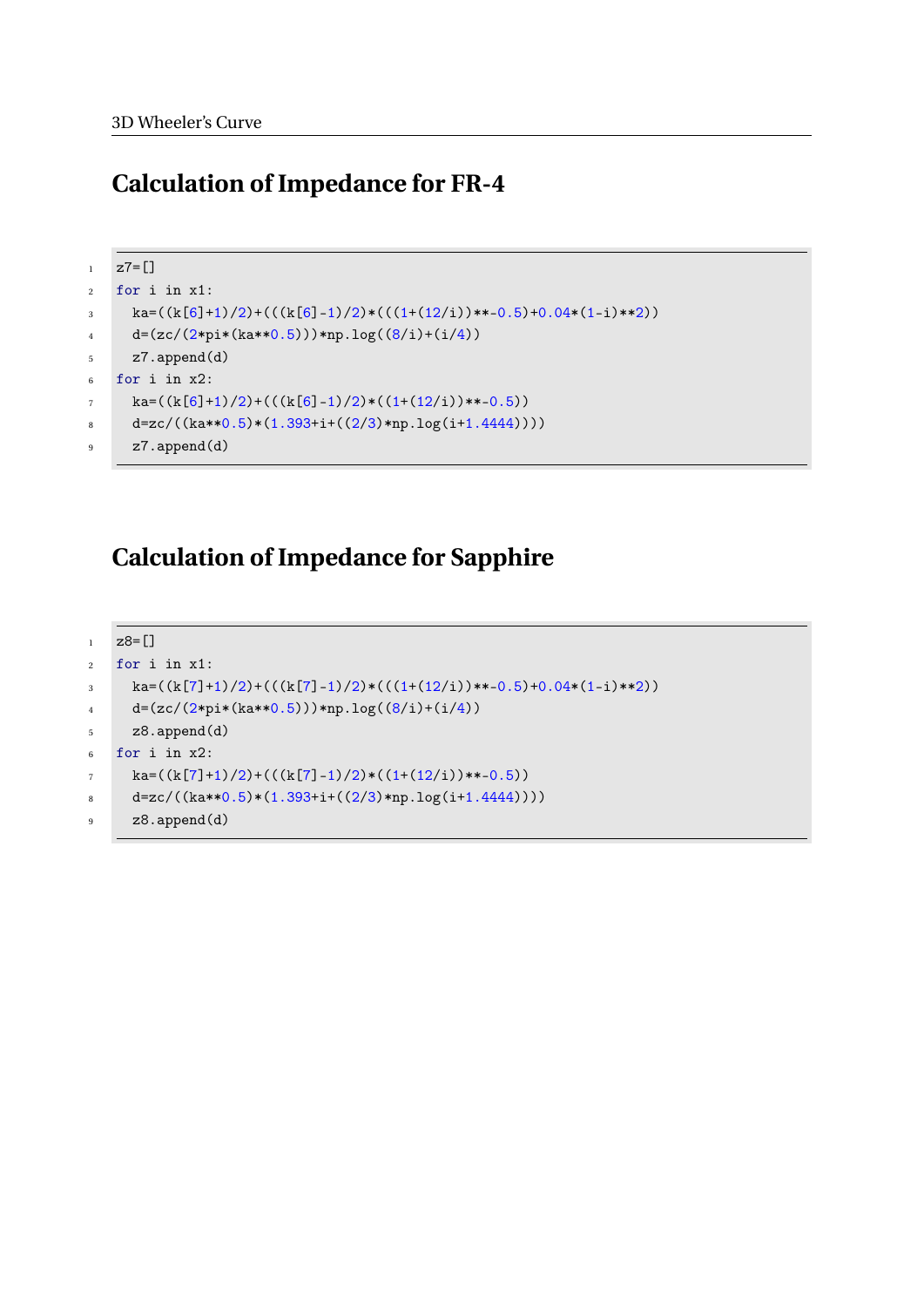### **Calculation of Impedance for Alumina**

```
1 \times 9 = 12 for i in x1:
\text{ka}=(k[8]+1)/2)+(((k[8]-1)/2)*(((1+(12/i))**-0.5)+0.04*(1-i)**2))d=(zc/(2*pi*(ka**0.5)))*np.log((8/i)+(i/4))5 z9.append(d)
6 for i in x2:
k = ((k[8]+1)/2) + ((k[8]-1)/2) * ((1+(12/i)) **0.5))8 d=zc/((ka**0.5)*(1.393+i+((2/3)*np.log(i+1.4444))))
9 z9.append(d)
```
### **Plotting 2D Wheelers Curve**

```
1 sns.set_style("whitegrid")
2 plt.figure(figsize=(10,8))
3 plt.plot(z1,x,'--r');
4 plt.xlabel("Impedance")
5 plt.ylabel("w/h")
6 plt.title('Wheelers Curve');
7 plt.plot(z2,x,'--b');
8 plt.plot(z3,x,'-g');
9 plt.plot(z4,x,":y");
10 plt.plot(z5,x,"-.m");
11 plt.plot(z6,x,"-r");
12 plt.plot(z7,x,"-b");
13 plt.plot(z8, x, "--c");
14 plt.plot(z9,x,"--m");
15 plt.legend(['cotton(k=1.3)','Polytetrafluoroethylene(k=2)','teflon(k=2.1)',
16 'RT/duroid 5880(k=2.2)','Paper(k=2.3)','RT/duroid 5870(k=2.33)','FR-4(k=4.3)',
17 'Sapphire(k=8.9)','Alumina(k=9.3)']);
```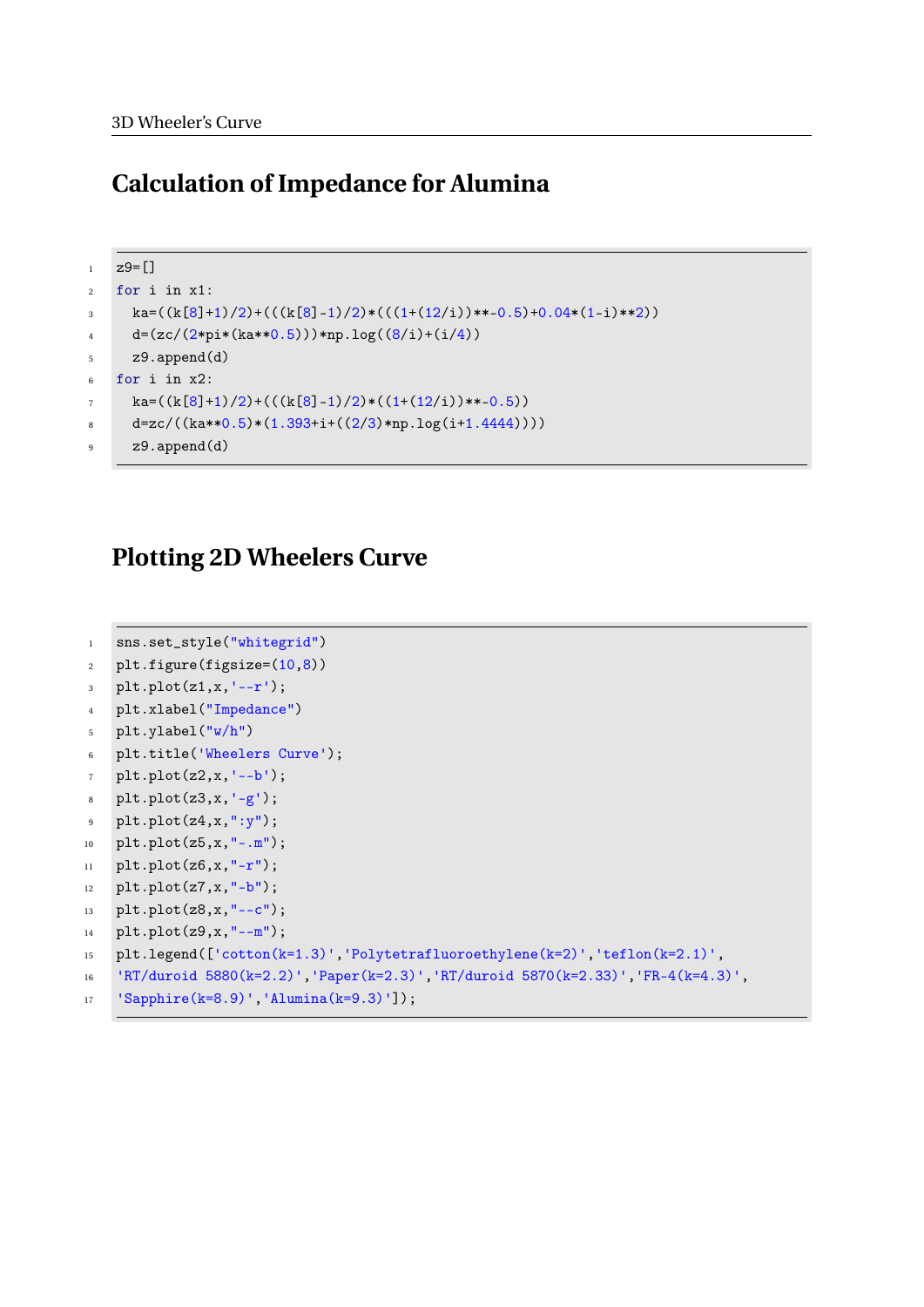

2D Graph of Wheeler's Curve for some of the standard Dielectric Substrates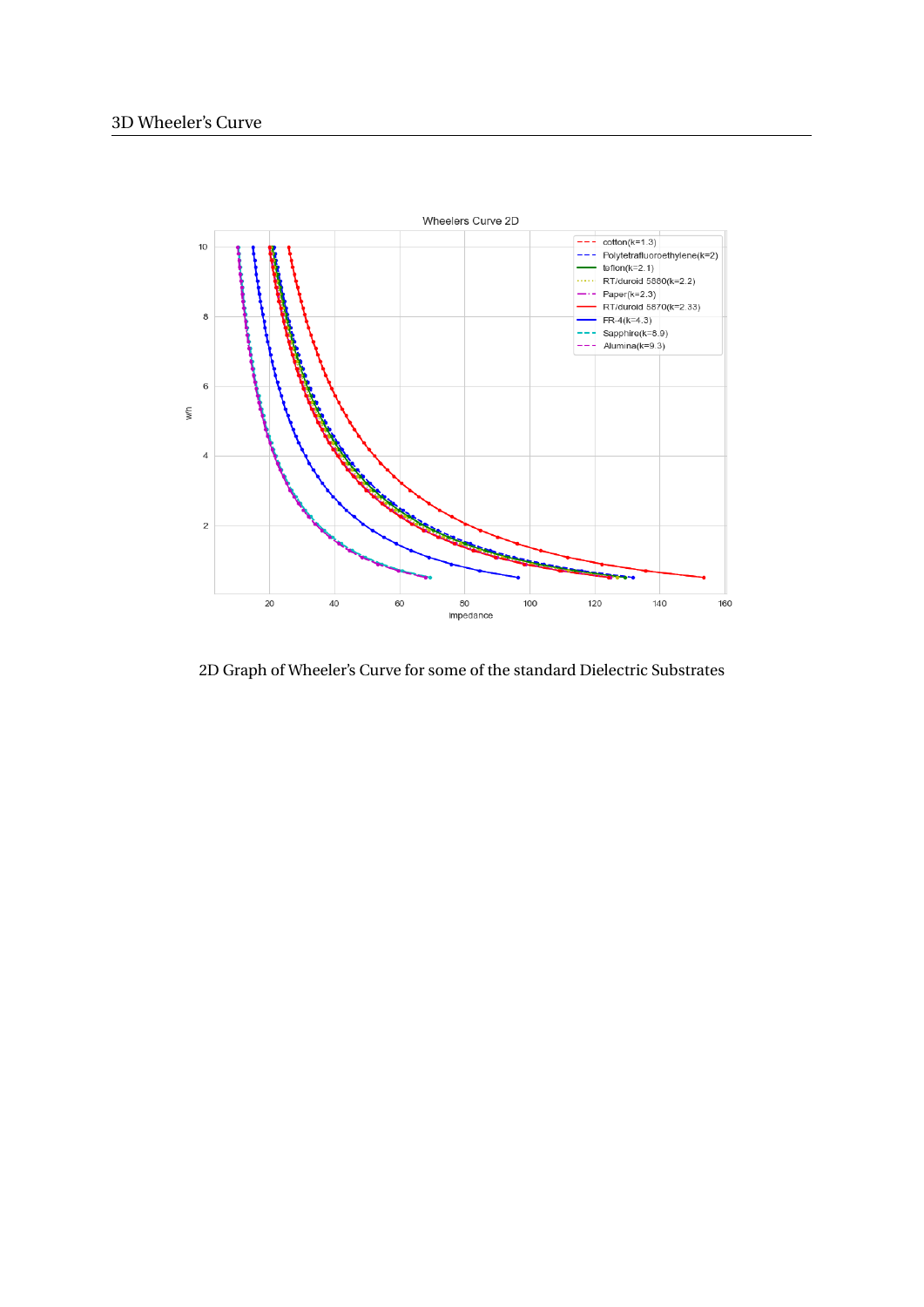# **Extract Data From Curve of Cotton**

- 1 line2d1 =  $plt.plot(z1, x, '.-r')$
- <sup>2</sup> plt.title("Cotton (k=1.3)")
- $3$  xvalues1 = line2d1 $[0]$ .get\_xdata()
- 4 yvalues1 =  $line2d1[0].get_ydata()$



These are the points that are extracted from the graph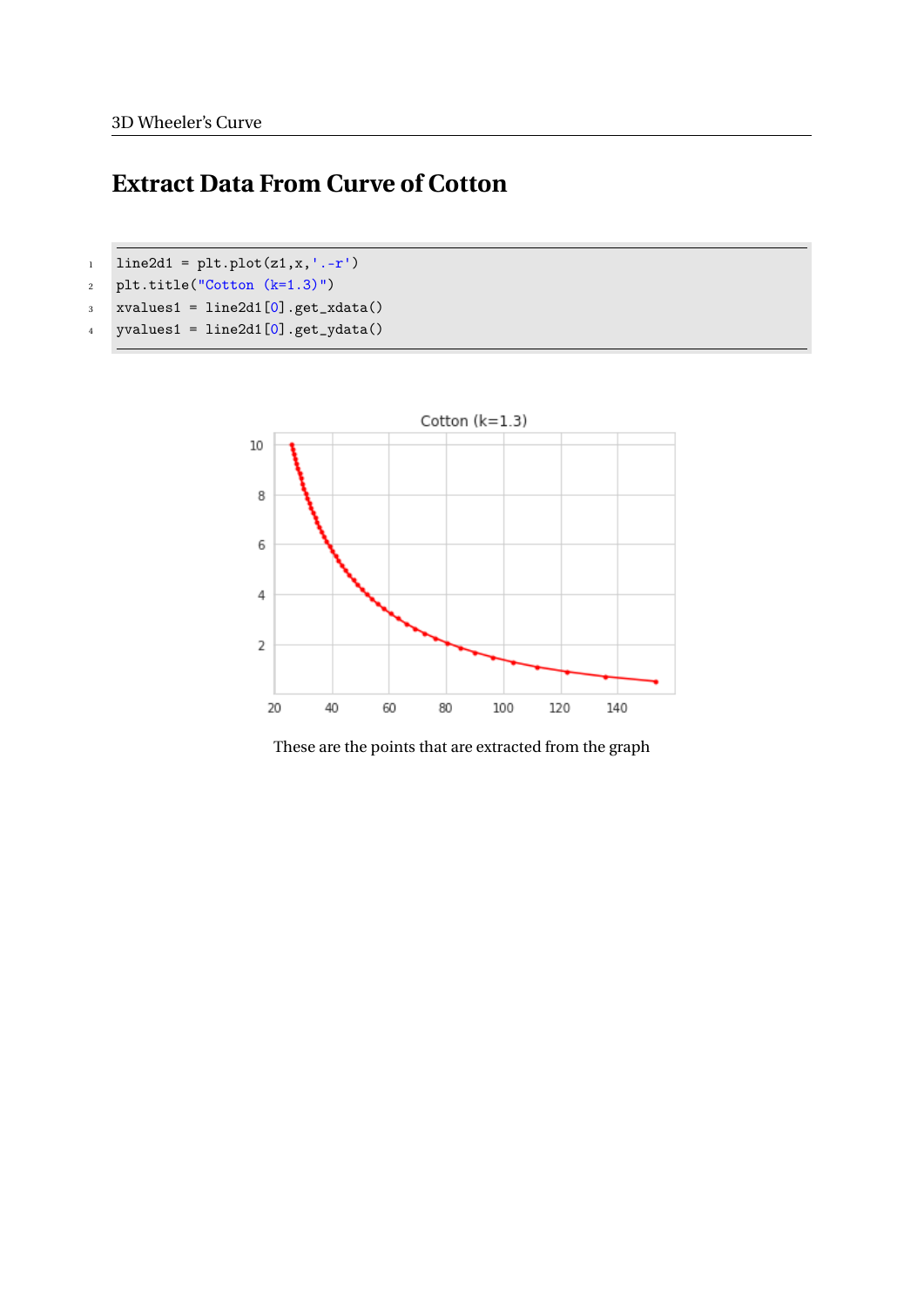# **Extract Data From Curve of PTFE**

- $1 \text{ line} 2d2 = \text{plt.plot}(z2, x, '--b')$
- <sup>2</sup> plt.title("PTFE(k=2)")
- $3$  xvalues2 = line2d2 $[0]$ .get\_xdata()
- $4$  yvalues2 = line2d2[0].get\_ydata()



These are the points that are extracted from the graph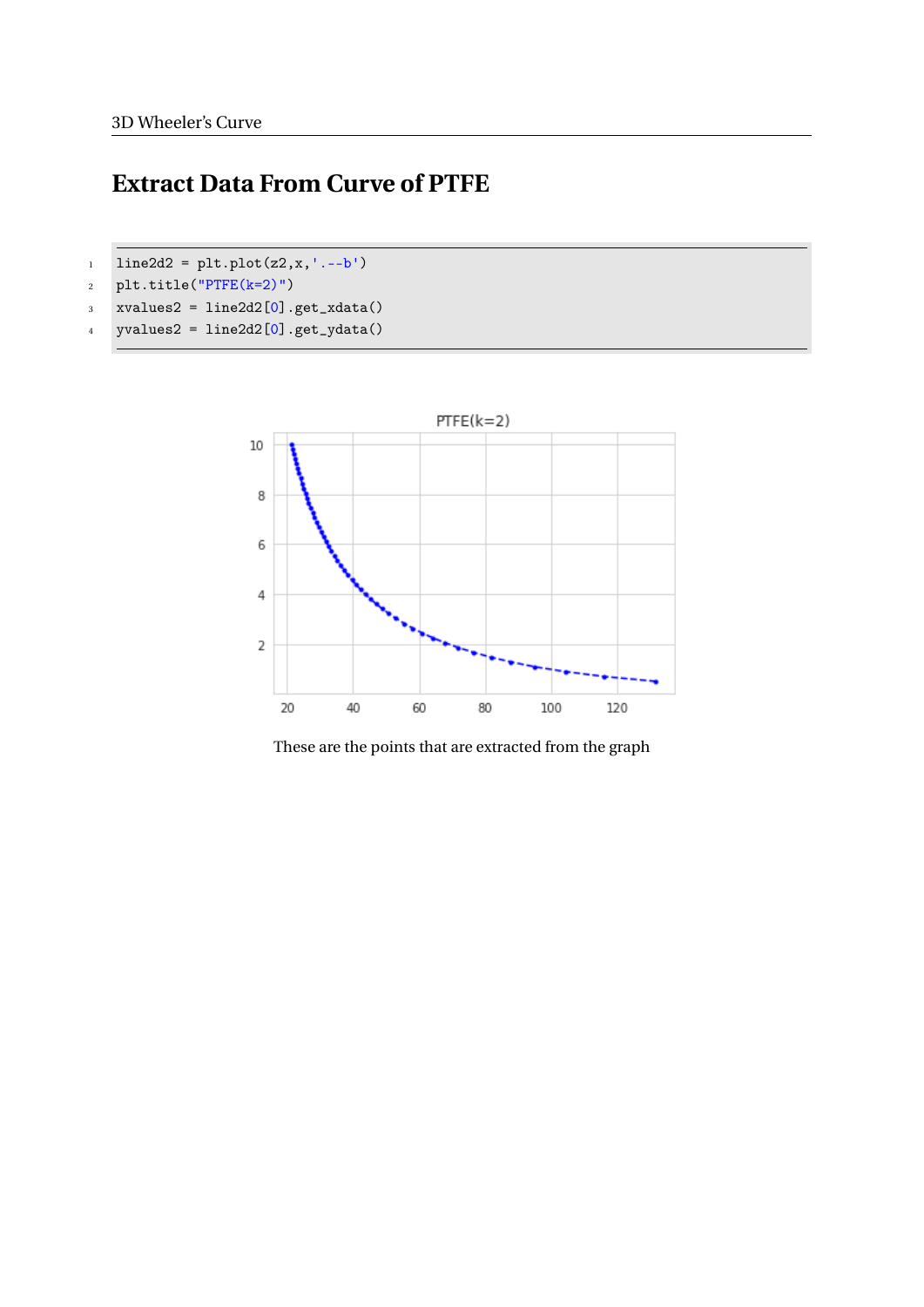# **Extract Data From Curve of Teflon**

- 1 line2d3 =  $plt.plot(z3, x, ', -g')$
- <sup>2</sup> plt.title("Teflon (k=2.1)")
- $3$  xvalues3 = line2d3 $[0]$ .get\_xdata()
- $4$  yvalues3 = line2d3[0].get\_ydata()



These are the points that are extracted from the graph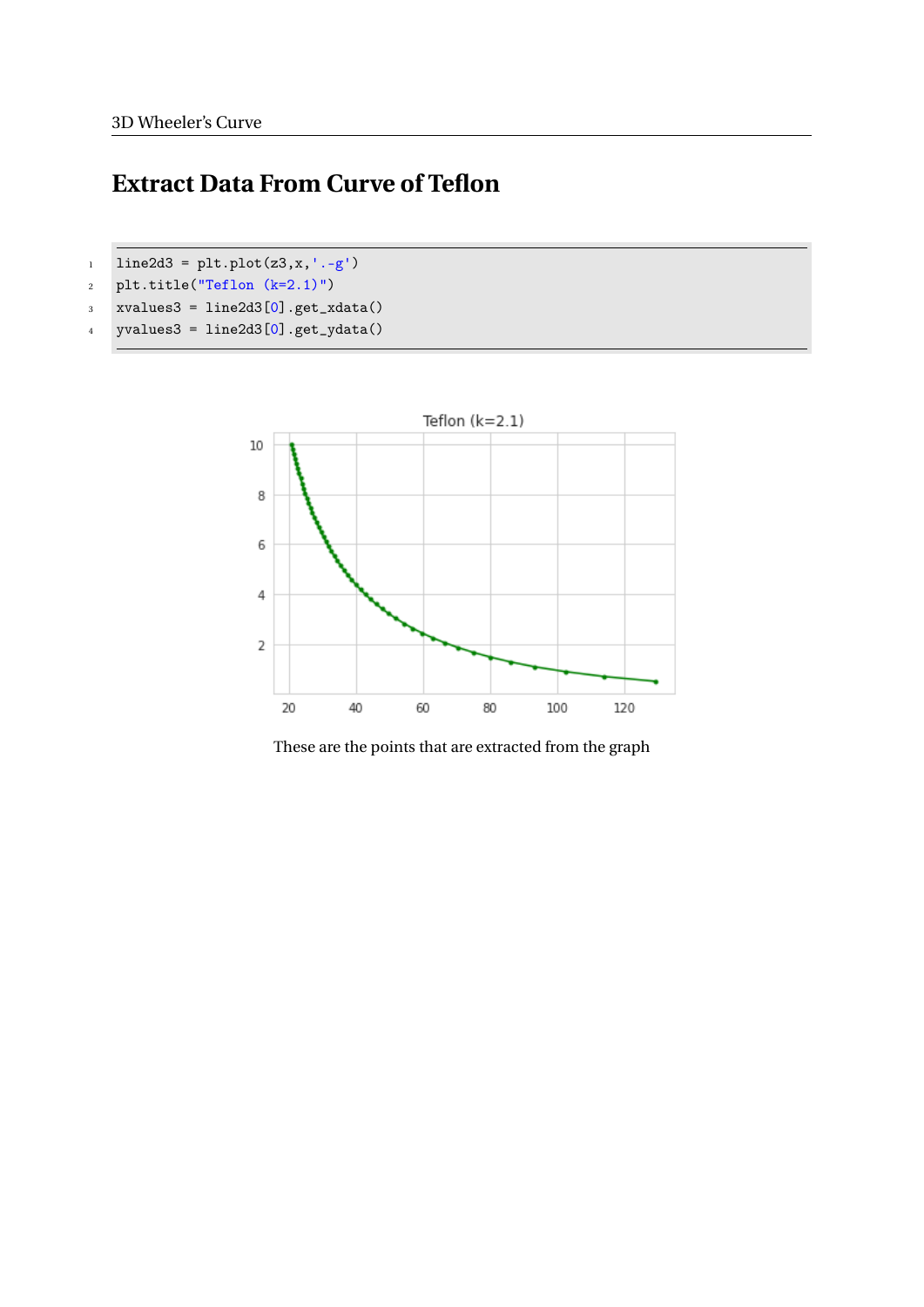# **Extract Data From Curve of RT/duroid 5880**

```
1 \text{ line}2d4 = \text{plt.plot}(z4, x, ".:y")
```
- <sup>2</sup> plt.title("RT/Duroid 5880 (k=2.2)")
- $3$  xvalues4 = line2d4 $[0]$ .get\_xdata()
- $4$  yvalues $4 = line2d4[0].get_ydata()$



These are the points that are extracted from the graph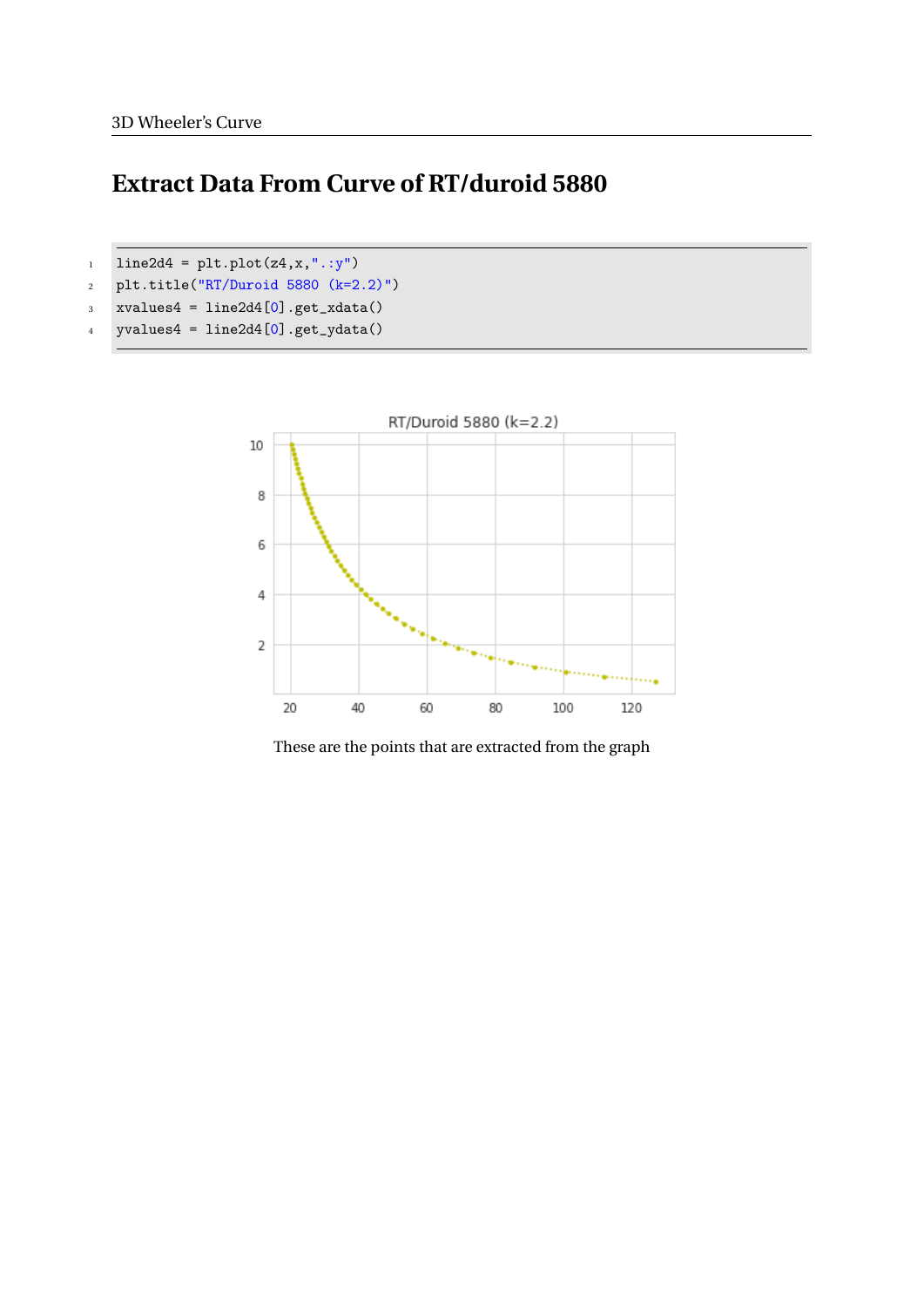# **Extract Data From Curve of Paper**

- 1 line2d5 =  $plt.plot(z5, x, "......m")$
- $p1t.title("Paper (k=2.3)")$
- $3$  xvalues $5 = line2d5[0]$ .get\_xdata()
- $4$  yvalues $5 = line2d5[0].get_ydata()$



These are the points that are extracted from the graph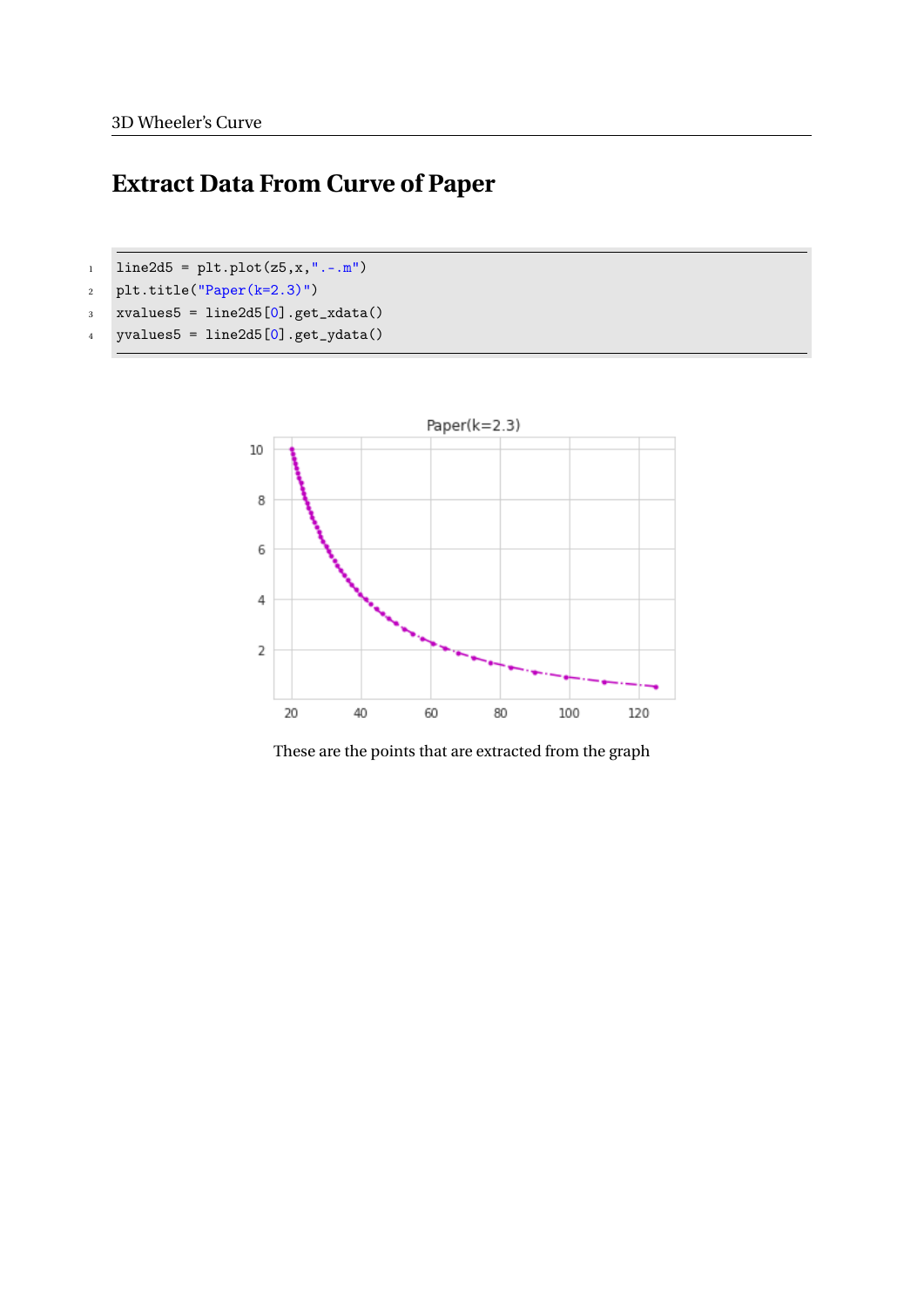## **Extract Data From Curve of RT/duroid 5870**

- 1 line2d6 =  $plt.plot(z6, x, "-..r")$
- <sup>2</sup> plt.title("RT/duroid 5870 (k=2.33)")
- $3$  xvalues $6 = line2d6[0]$ .get\_xdata()
- $4$  yvalues $6 = line2d6[0].get_ydata()$



These are the points that are extracted from the graph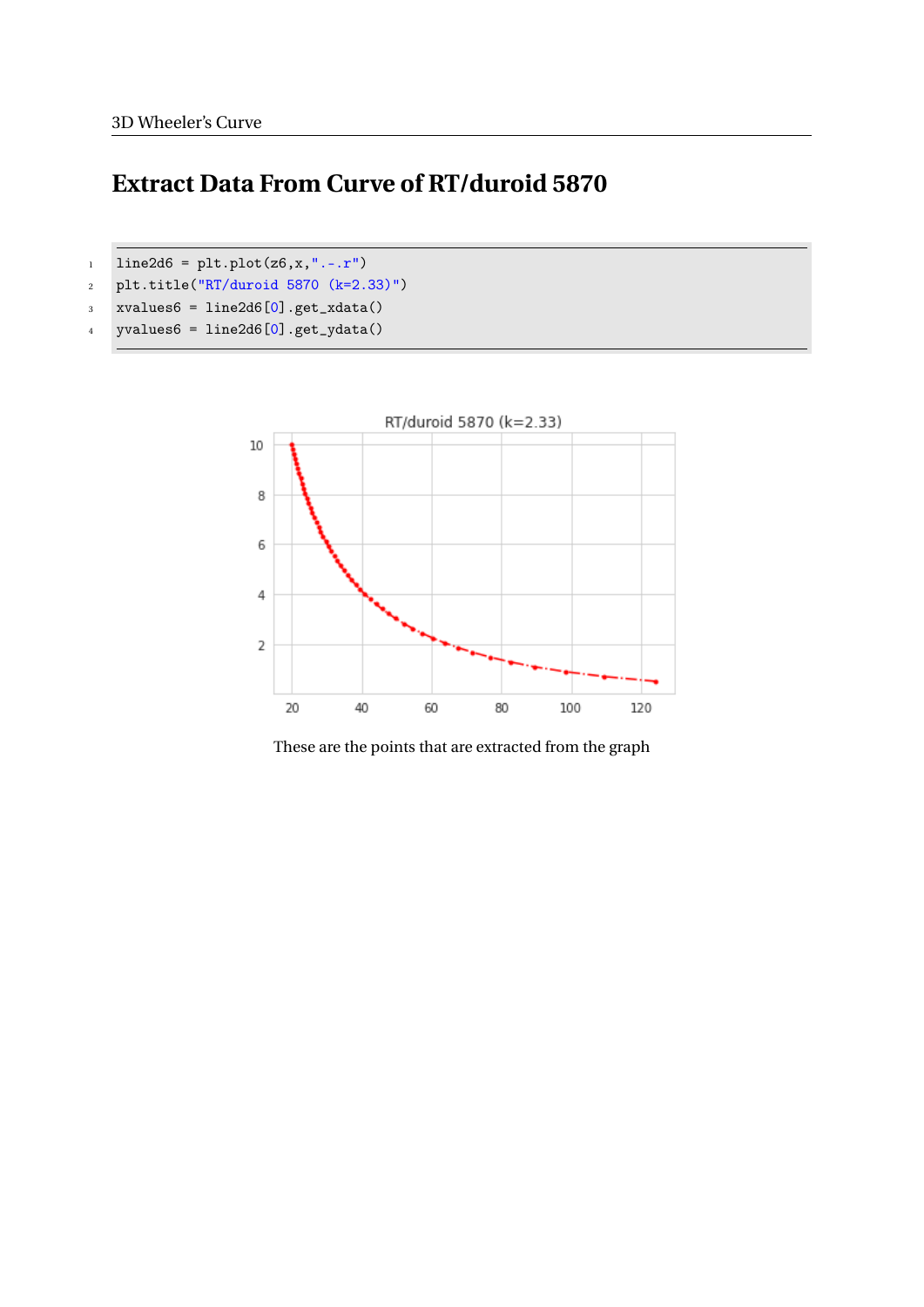# **Extract Data From Curve of FR-4**

- $1 \text{ line} 2d7 = \text{plt.plot}(z7, x, ".-.b")$
- 2  $p1t.title("FR-4(k=4.3)")$
- $3$  xvalues7 = line2d7 $[0]$ .get\_xdata()
- $4$  yvalues $7 = line2d7[0].get_ydata()$



These are the points that are extracted from the graph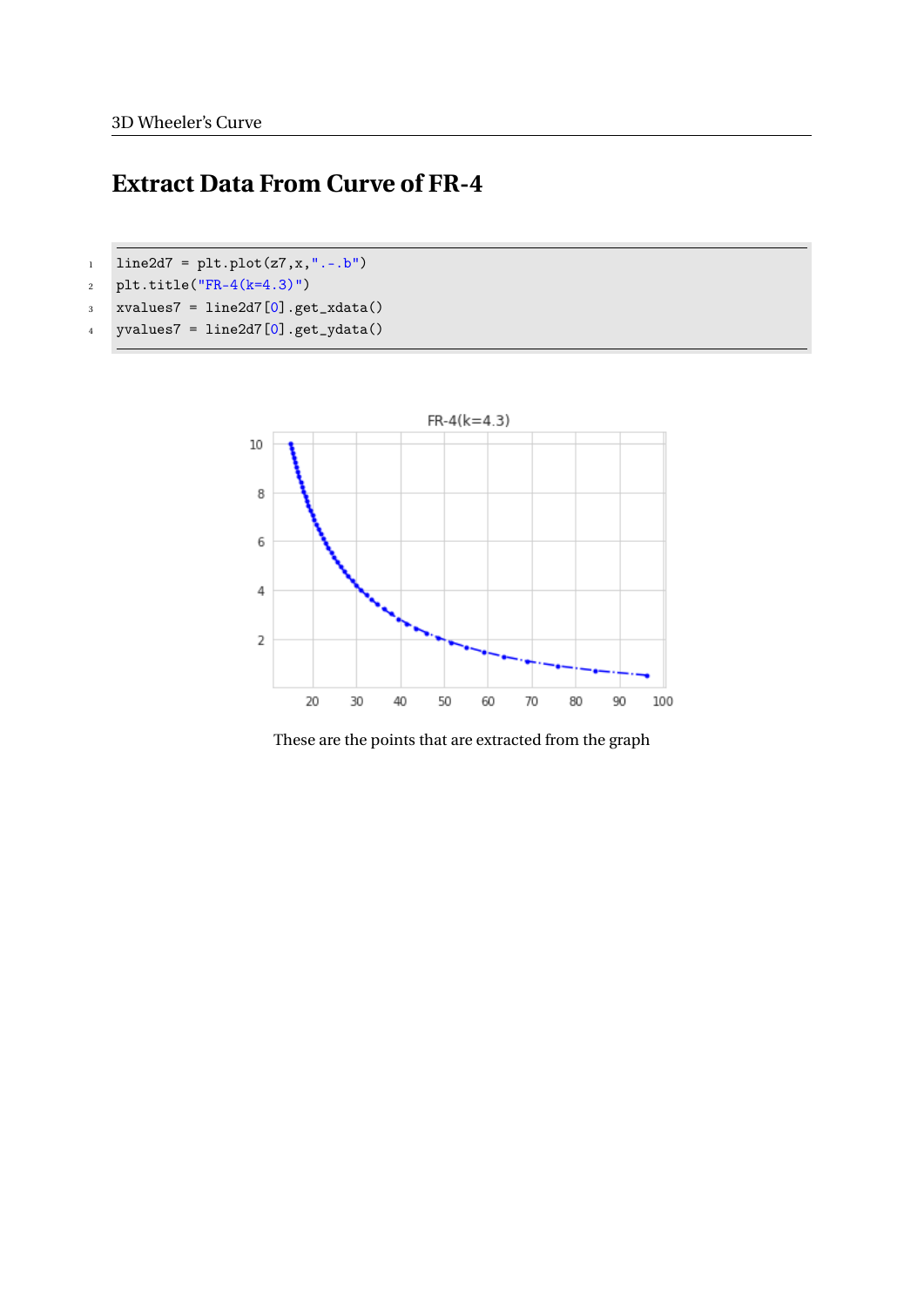# **Extract Data From Curve of Sapphir**

- $1 \quad$  line2d8 = plt.plot(z8,x,".-.c")
- <sup>2</sup> plt.title("Sapphire(k=8.9)")
- $3$  xvalues $8 = line2d8[0]$ .get\_xdata()
- $4$  yvalues $8 = line2d8[0]$ .get\_ydata()



These are the points that are extracted from the graph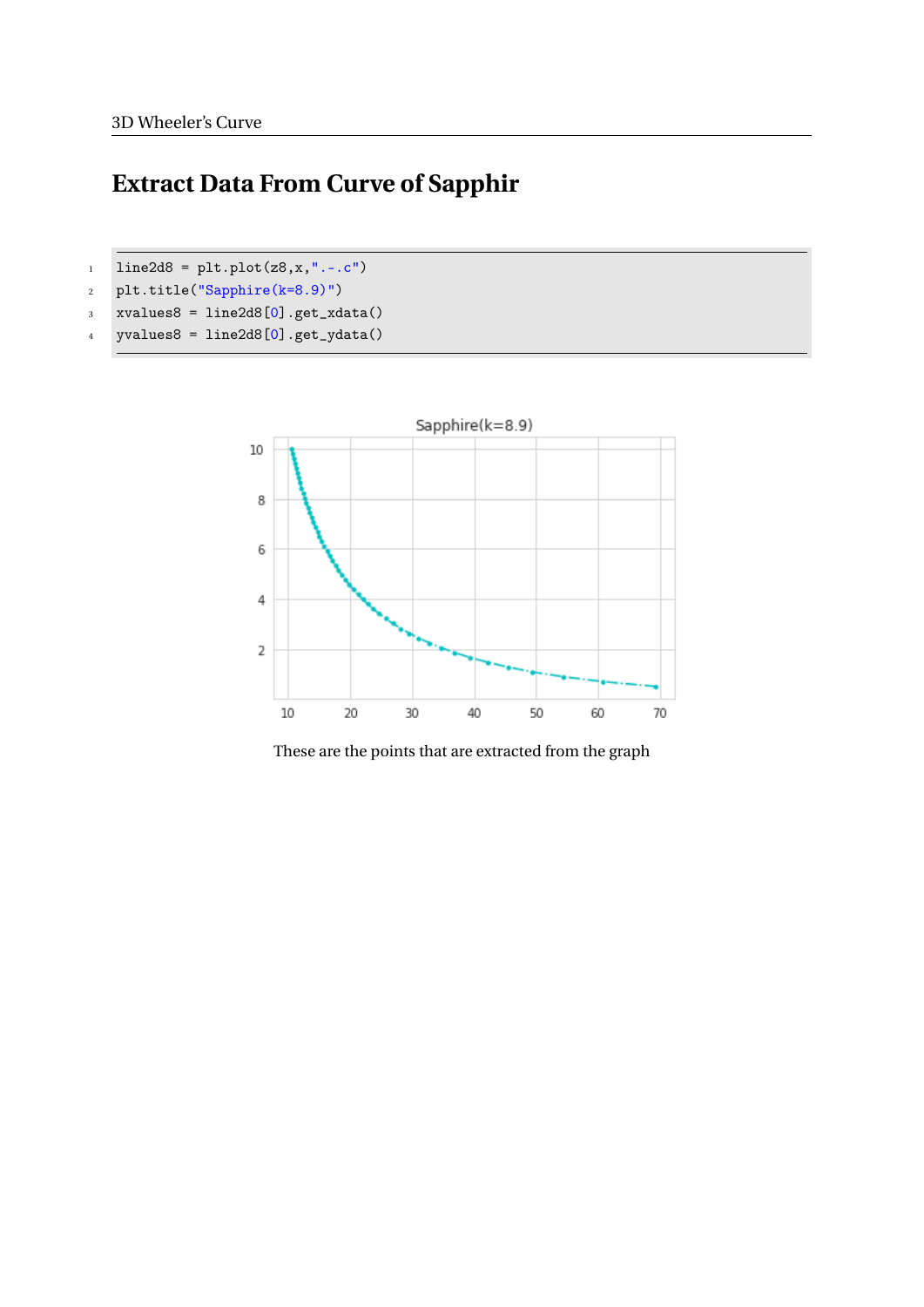# **Extract Data From Curve of Alumina**

- $1 \text{ line}$ 2d9 = plt.plot(z9,x,".-.m")
- <sup>2</sup> plt.title("Alumina(k=9.3)")
- $3$  xvalues9 = line2d9 $[0]$ .get\_xdata()
- $4$  yvalues $9 = line2d9[0].get_ydata()$



These are the points that are extracted from the graph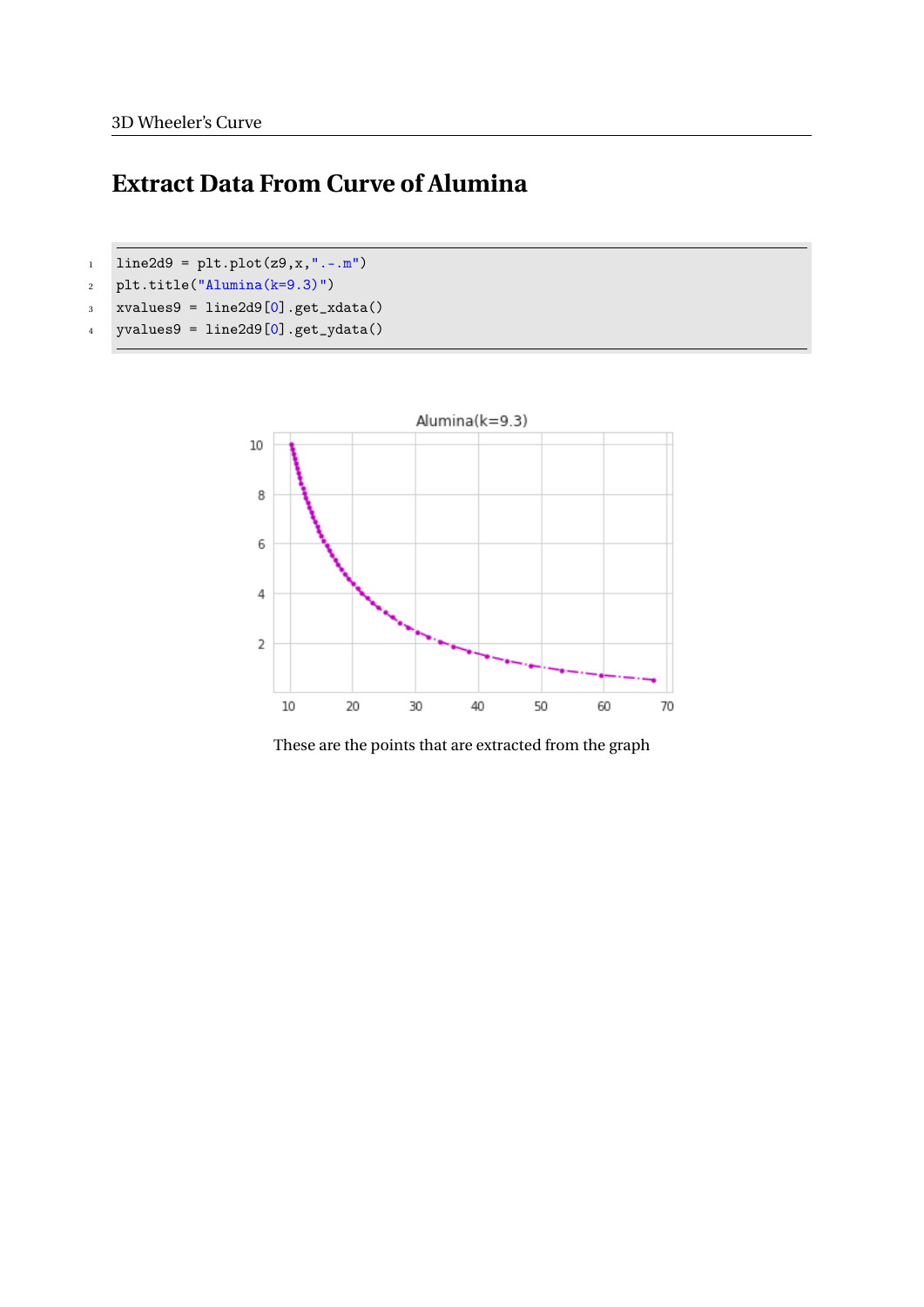# **Print the Extracted Data for Cotton**

```
1 print("The tabular column for Cotton ")
2 print(" w/h Impedance")
3 for i in range(50):
```

```
4 print(("{a:1.5f} : {b:1.5f}").format(a=yvalues1[i],b=xvalues1[i]))
```

| The tabular column for Cotton |           |          |           |  |
|-------------------------------|-----------|----------|-----------|--|
| w/h                           | Impedance | w/h      | Impedance |  |
| 0.50000                       | 153.47843 | 5.34694  | 42.34449  |  |
| 0.69388                       | 135.54780 | 5.54082  | 41.23321  |  |
| 0.88776                       | 122.29139 | 5.73469  | 40.18094  |  |
| 1.08163                       | 111.60959 | 5.92857  | 39.18299  |  |
| 1.27551                       | 103.32729 | 6.12245  | 38.23518  |  |
| 1.46939                       | 96.27510  | 6.31633  | 37.33373  |  |
| 1.66327                       | 90.18933  | 6.51020  | 36.47525  |  |
| 1.85714                       | 84.87785  | 6.70408  | 35.65668  |  |
| 2.05102                       | 80.19709  | 6.89796  | 34.87524  |  |
| 2.24490                       | 76.03751  | 7.09184  | 34.12841  |  |
| 2.43878                       | 72.31398  | 7.28571  | 33.41390  |  |
| 2.63265                       | 68.95925  | 7.47959  | 32.72961  |  |
| 2.82653                       | 65.91948  | 7.67347  | 32.07363  |  |
| 3.02041                       | 63.15097  | 7.86735  | 31.44420  |  |
| 3.21429                       | 60.61793  | 8.06122  | 30.83972  |  |
| 3.40816                       | 58.29066  | 8.25510  | 30.25870  |  |
| 3.60204                       | 56.14438  | 8.44898  | 29.69978  |  |
| 3.79592                       | 54.15817  | 8.64286  | 29.16170  |  |
| 3.98980                       | 52.31429  | 8.83673  | 28.64330  |  |
| 4.18367                       | 50.59756  | 9.03061  | 28.14350  |  |
| 4.37755                       | 48.99492  | 9.22449  | 27.66129  |  |
| 4.57143                       | 47.49508  | 9.41837  | 27.19576  |  |
| 4.76531                       | 46.08821  | 9.61224  | 26.74603  |  |
| 4.95918                       | 44.76570  | 9.80612  | 26.31130  |  |
| 5.15306                       | 43.52002  | 10.00000 | 25.89082  |  |

#### **Table 1:** Output of above print code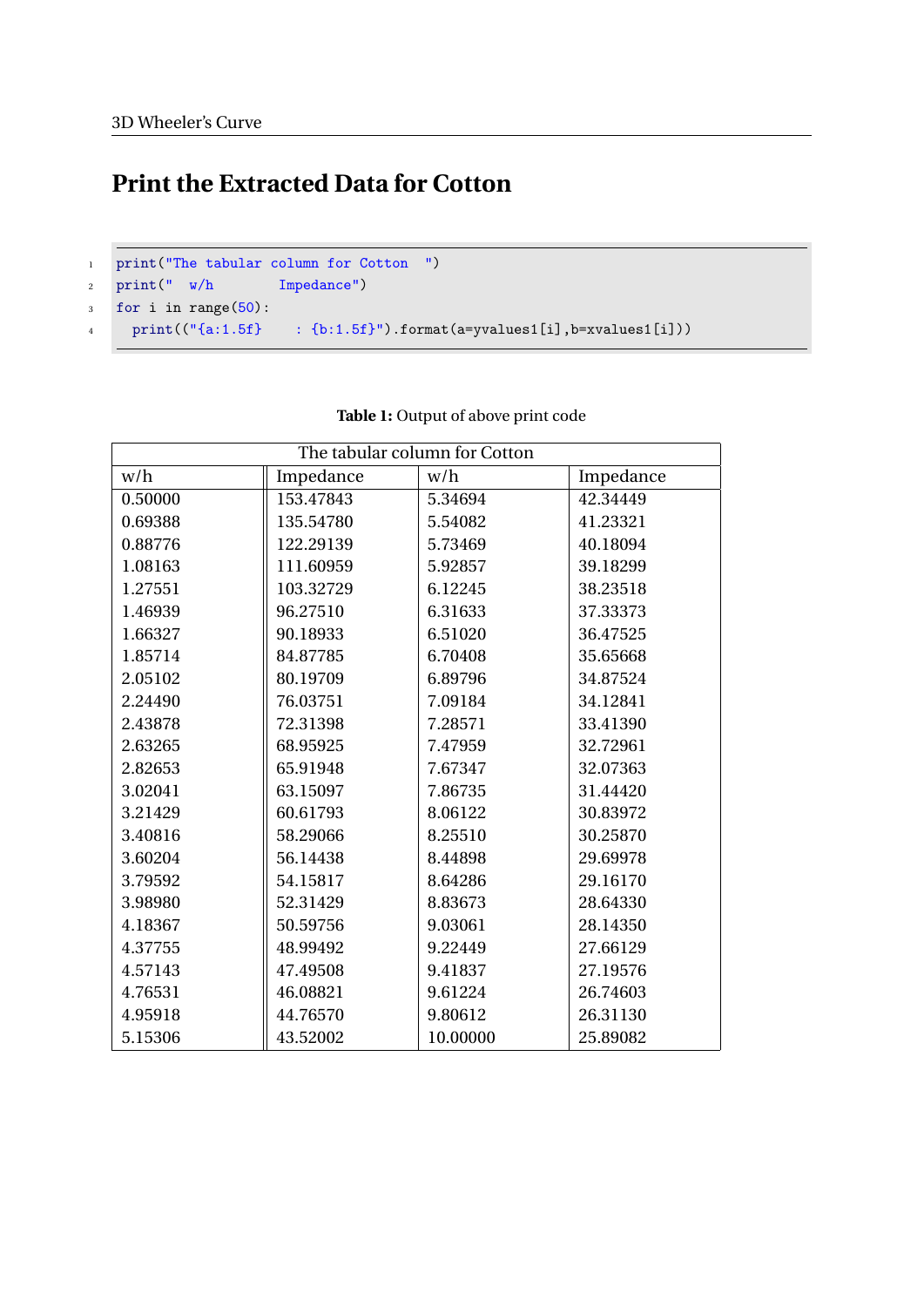# **Print the Extracted Data for PTFE**

```
1 print("The tabular column for PTFE ")
2 print(" w/h Impedance")
```

```
3 for i in range(50):
```

```
4 print(("{a:1.5f} : {b:1.5f}").format(a=yvalues2[i],b=xvalues2[i]))
```

| The tabular column for PTFE |           |          |           |  |
|-----------------------------|-----------|----------|-----------|--|
| w/h                         | Impedance | w/h      | Impedance |  |
| 0.50000                     | 131.68208 | 5.34694  | 35.27045  |  |
| 0.69388                     | 116.00437 | 5.54082  | 34.32610  |  |
| 0.88776                     | 104.41839 | 5.73469  | 33.43251  |  |
| 1.08163                     | 95.08780  | 5.92857  | 32.58563  |  |
| 1.27551                     | 87.85644  | 6.12245  | 31.78183  |  |
| 1.46939                     | 81.71390  | 6.31633  | 31.01785  |  |
| 1.66327                     | 76.42435  | 6.51020  | 30.29074  |  |
| 1.85714                     | 71.81654  | 6.70408  | 29.59785  |  |
| 2.05102                     | 67.76293  | 6.89796  | 28.93678  |  |
| 2.24490                     | 64.16641  | 7.09184  | 28.30536  |  |
| 2.43878                     | 60.95168  | 7.28571  | 27.70160  |  |
| 2.63265                     | 58.05938  | 7.47959  | 27.12369  |  |
| 2.82653                     | 55.44203  | 7.67347  | 26.56999  |  |
| 3.02041                     | 53.06118  | 7.86735  | 26.03898  |  |
| 3.21429                     | 50.88537  | 8.06122  | 25.52927  |  |
| 3.40816                     | 48.88853  | 8.25510  | 25.03959  |  |
| 3.60204                     | 47.04893  | 8.44898  | 24.56876  |  |
| 3.79592                     | 45.34826  | 8.64286  | 24.11571  |  |
| 3.98980                     | 43.77098  | 8.83673  | 23.67942  |  |
| 4.18367                     | 42.30384  | 9.03061  | 23.25897  |  |
| 4.37755                     | 40.93544  | 9.22449  | 22.85351  |  |
| 4.57143                     | 39.65591  | 9.41837  | 22.46224  |  |
| 4.76531                     | 38.45669  | 9.61224  | 22.08441  |  |
| 4.95918                     | 37.33029  | 9.80612  | 21.71933  |  |
| 5.15306                     | 36.27014  | 10.00000 | 21.36637  |  |

#### **Table 2:** Output of above print code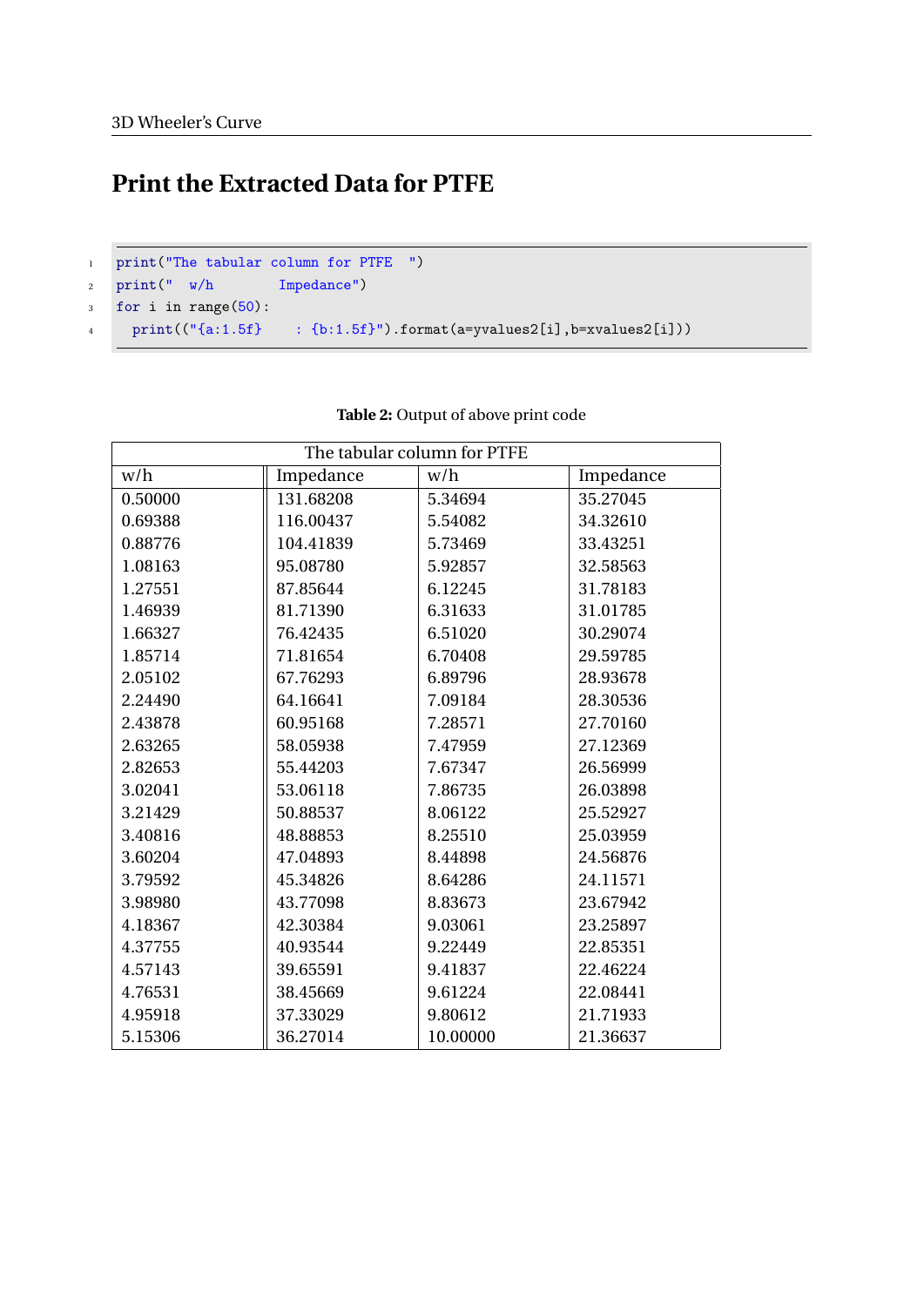# **Print the Extracted Data for Teflon**

```
1 print("The tabular column for Teflon ")
2 print(" w/h Impedance")
```

```
3 for i in range(50):
```

```
4 print(("{a:1.5f} : {b:1.5f}").format(a=yvalues3[i],b=xvalues3[i]))
```

| The tabular column for Teflon |           |          |           |  |
|-------------------------------|-----------|----------|-----------|--|
| w/h                           | Impedance | w/h      | Impedance |  |
| 0.50000                       | 129.26826 | 5.34694  | 34.52344  |  |
| 0.69388                       | 113.84884 | 5.54082  | 33.59734  |  |
| 0.88776                       | 102.45441 | 5.73469  | 32.72109  |  |
| 1.08163                       | 93.27874  | 5.92857  | 31.89071  |  |
| 1.27551                       | 86.16788  | 6.12245  | 31.10261  |  |
| 1.46939                       | 80.12919  | 6.31633  | 30.35359  |  |
| 1.66327                       | 74.93019  | 6.51020  | 29.64077  |  |
| 1.85714                       | 70.40215  | 6.70408  | 28.96154  |  |
| 2.05102                       | 66.41942  | 6.89796  | 28.31354  |  |
| 2.24490                       | 62.88637  | 7.09184  | 27.69464  |  |
| 2.43878                       | 59.72884  | 7.28571  | 27.10288  |  |
| 2.63265                       | 56.88839  | 7.47959  | 26.53649  |  |
| 2.82653                       | 54.31831  | 7.67347  | 25.99384  |  |
| 3.02041                       | 51.98075  | 7.86735  | 25.47347  |  |
| 3.21429                       | 49.84474  | 8.06122  | 24.97399  |  |
| 3.40816                       | 47.88466  | 8.25510  | 24.49416  |  |
| 3.60204                       | 46.07911  | 8.44898  | 24.03283  |  |
| 3.79592                       | 44.41008  | 8.64286  | 23.58893  |  |
| 3.98980                       | 42.86231  | 8.83673  | 23.16148  |  |
| 4.18367                       | 41.42274  | 9.03061  | 22.74957  |  |
| 4.37755                       | 40.08017  | 9.22449  | 22.35236  |  |
| 4.57143                       | 38.82490  | 9.41837  | 21.96906  |  |
| 4.76531                       | 37.64852  | 9.61224  | 21.59894  |  |
| 4.95918                       | 36.54366  | 9.80612  | 21.24133  |  |
| 5.15306                       | 35.50386  | 10.00000 | 20.89560  |  |

#### **Table 3:** Output of above print code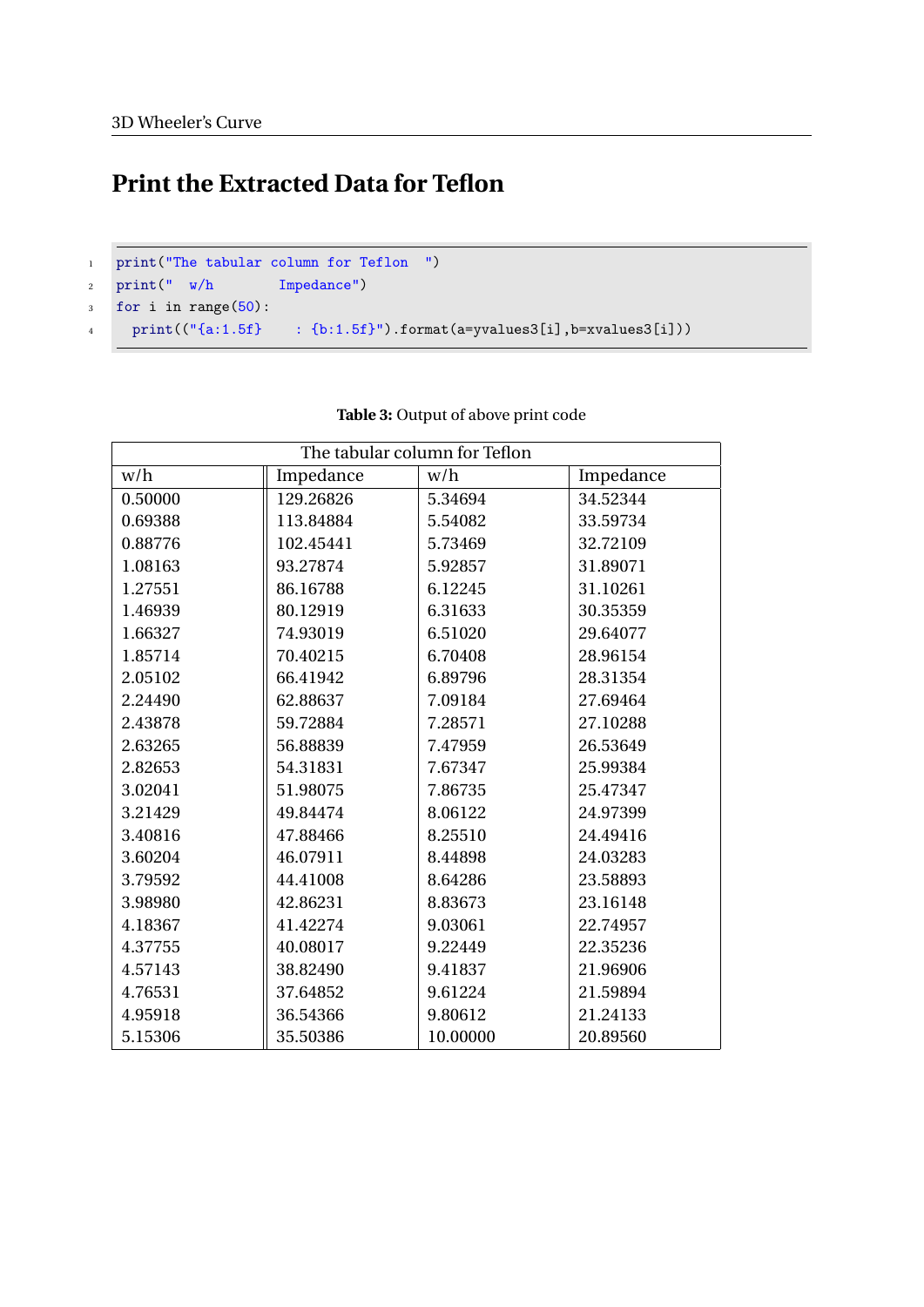# **Print the Extracted Data for RT/duroid 5880**

```
1 print("The tabular column for RT/duroid 5880 ")
2 print(" w/h Impedance")
3 for i in range(50):
4 print(("{a:1.5f} : {b:1.5f}").format(a=yvalues4[i],b=xvalues4[i]))
```

| The tabular column for RT/duroid 5880 |           |          |           |  |
|---------------------------------------|-----------|----------|-----------|--|
| w/h                                   | Impedance | w/h      | Impedance |  |
| 0.50000                               | 126.98248 | 5.34694  | 33.82196  |  |
| 0.69388                               | 111.80918 | 5.54082  | 32.91311  |  |
| 0.88776                               | 100.59724 | 5.73469  | 32.05324  |  |
| 1.08163                               | 91.56915  | 5.92857  | 31.23842  |  |
| 1.27551                               | 84.57308  | 6.12245  | 30.46515  |  |
| 1.46939                               | 78.63324  | 6.31633  | 29.73026  |  |
| 1.66327                               | 73.52038  | 6.51020  | 29.03093  |  |
| 1.85714                               | 69.06817  | 6.70408  | 28.36458  |  |
| 2.05102                               | 65.15278  | 6.89796  | 27.72891  |  |
| 2.24490                               | 61.67999  | 7.09184  | 27.12181  |  |
| 2.43878                               | 58.57675  | 7.28571  | 26.54137  |  |
| 2.63265                               | 55.78551  | 7.47959  | 25.98584  |  |
| 2.82653                               | 53.26026  | 7.67347  | 25.45362  |  |
| 3.02041                               | 50.96374  | 7.86735  | 24.94327  |  |
| 3.21429                               | 48.86546  | 8.06122  | 24.45344  |  |
| 3.40816                               | 46.94019  | 8.25510  | 23.98290  |  |
| 3.60204                               | 45.16689  | 8.44898  | 23.53051  |  |
| 3.79592                               | 43.52782  | 8.64286  | 23.09524  |  |
| 3.98980                               | 42.00797  | 8.83673  | 22.67611  |  |
| 4.18367                               | 40.59449  | 9.03061  | 22.27224  |  |
| 4.37755                               | 39.27636  | 9.22449  | 21.88279  |  |
| 4.57143                               | 38.04404  | 9.41837  | 21.50700  |  |
| 4.76531                               | 36.88925  | 9.61224  | 21.14414  |  |
| 4.95918                               | 35.80475  | 9.80612  | 20.79356  |  |
| 5.15306                               | 34.78419  | 10.00000 | 20.45464  |  |

#### **Table 4:** Output of above print code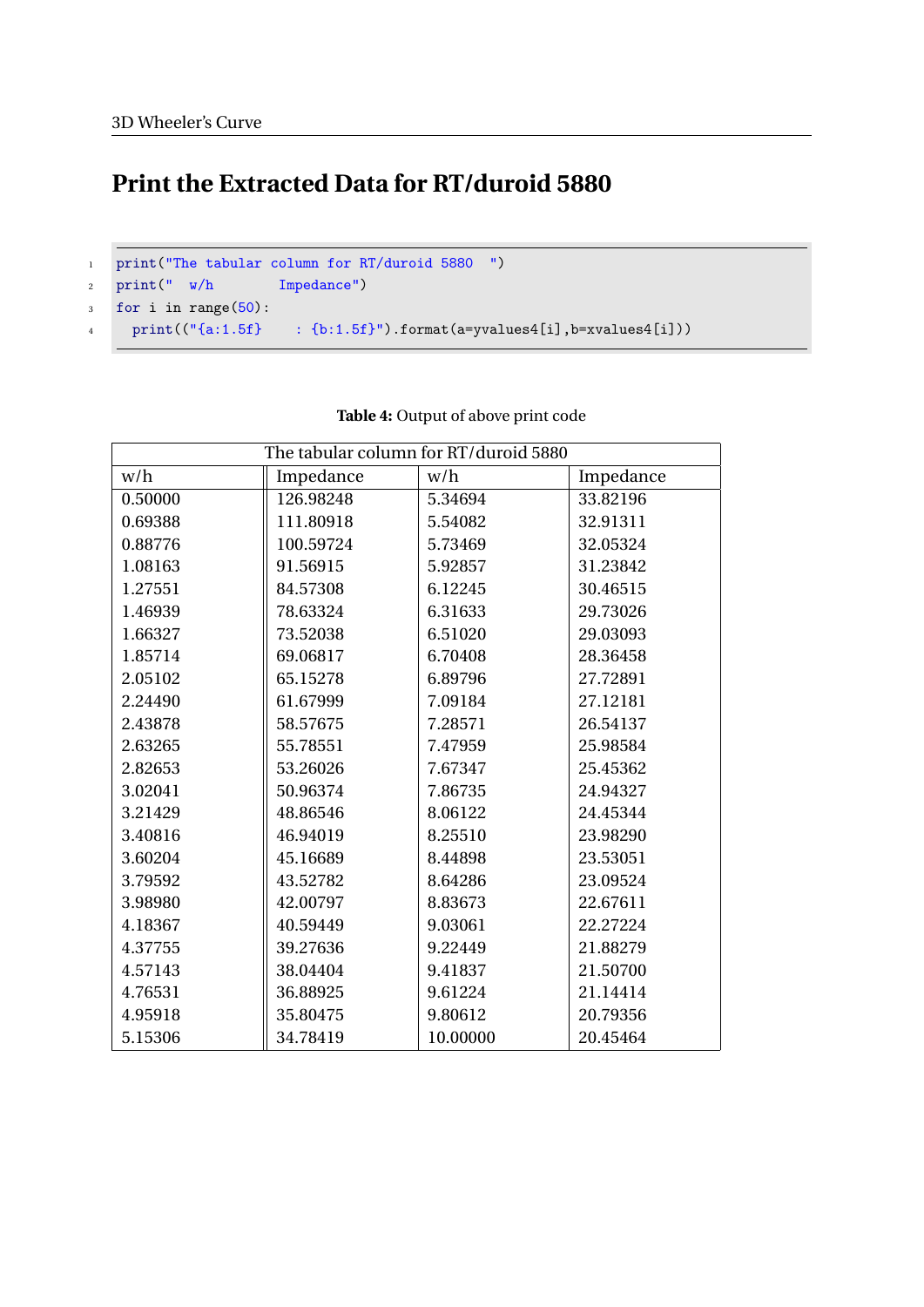# **Print the Extracted Data for Paper**

```
1 print("The tabular column for Paper ")
2 print(" w/h Impedance")
```
<sup>3</sup> for i in range(50):

 $\begin{tabular}{ll} \bf 4 & \tt print((\texttt{``}\{a:1.5f\} \qquad : \{b:1.5f\}\texttt{''}) . format(a= yvalues5[i],b= xvalues5[i])) \end{tabular}$ 

| The tabular column for Paper |                      |                  |          |  |  |  |
|------------------------------|----------------------|------------------|----------|--|--|--|
| w/h                          | Impedance            | w/h<br>Impedance |          |  |  |  |
| 0.50000                      | 124.81383<br>5.34694 |                  | 33.16157 |  |  |  |
| 0.69388                      | 109.87535            | 5.54082          | 32.26905 |  |  |  |
| 0.88776                      | 98.83754             | 5.73469          | 31.42468 |  |  |  |
| 1.08163                      | 89.95025             | 5.92857          | 30.62460 |  |  |  |
| 1.27551                      | 83.06367             | 6.12245          | 29.86534 |  |  |  |
| 1.46939                      | 77.21805             | 6.31633          | 29.14382 |  |  |  |
| 1.66327                      | 72.18726             | 6.51020          | 28.45724 |  |  |  |
| 1.85714                      | 67.80725             | 6.70408          | 27.80308 |  |  |  |
| 2.05102                      | 63.95595             | 6.89796          | 27.17906 |  |  |  |
| 2.24490                      | 60.54048             | 7.09184          | 26.58312 |  |  |  |
| 2.43878                      | 57.48886             | 7.28571          | 26.01338 |  |  |  |
| 2.63265                      | 54.74439             | 7.47959          | 25.46810 |  |  |  |
| 2.82653                      | 52.26172             | 7.67347          | 24.94575 |  |  |  |
| 3.02041                      | 50.00417             | 7.86735          | 24.44486 |  |  |  |
| 3.21429                      | 47.94171             | 8.06122          | 23.96414 |  |  |  |
| 3.40816                      | 46.04949             | 8.25510          | 23.50236 |  |  |  |
| 3.60204                      | 44.30678             | 8.44898          | 23.05843 |  |  |  |
| 3.79592                      | 42.69614             | 8.64286          | 22.63130 |  |  |  |
| 3.98980                      | 41.20276             | 8.83673          | 22.22003 |  |  |  |
| 4.18367                      | 39.81401             | 9.03061          | 21.82374 |  |  |  |
| 4.37755                      | 38.51905             | 9.22449          | 21.44162 |  |  |  |
| 4.57143                      | 37.30848             | 9.41837          | 21.07291 |  |  |  |
| 4.76531                      | 36.17414             | 9.61224          | 20.71691 |  |  |  |
| 4.95918                      | 35.10892             | 9.80612          | 20.37297 |  |  |  |
| 5.15306                      | 34.10657             | 10.00000         | 20.04047 |  |  |  |

#### **Table 5:** Output of above print code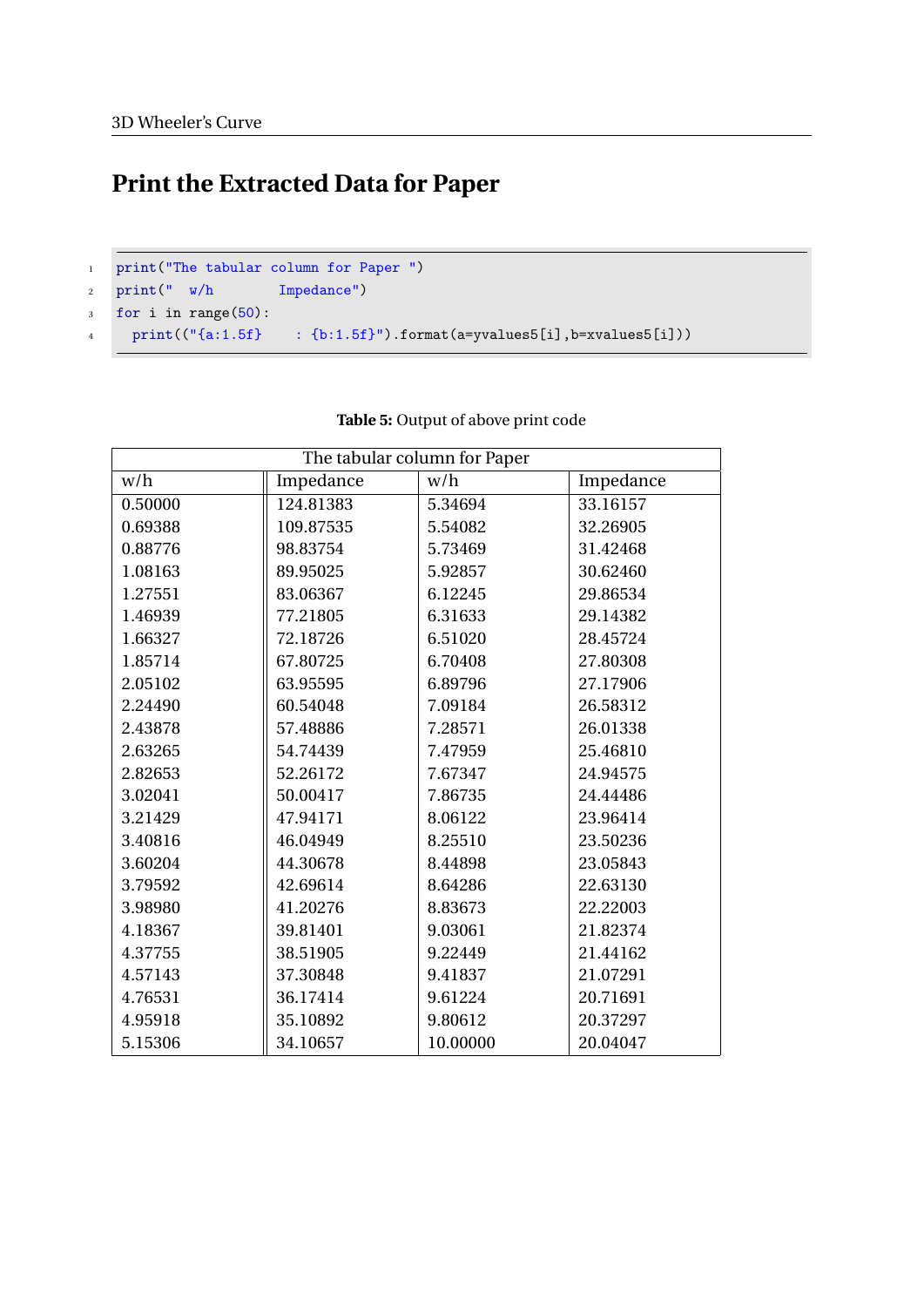# **Print the Extracted Data for RT/duroid 5870**

```
1 print("The tabular column for RT/duroid 5870")
2 print(" w/h Impedance")
3 for i in range(50):
4 print(("{a:1.5f} : {b:1.5f}").format(a=yvalues6[i],b=xvalues6[i]))
```

| The tabular column for RT/duroid 5870 |           |          |           |  |  |
|---------------------------------------|-----------|----------|-----------|--|--|
| w/h                                   | Impedance | w/h      | Impedance |  |  |
| 0.50000                               | 124.18459 | 5.34694  | 32.97088  |  |  |
| 0.69388                               | 109.31450 | 5.54082  | 32.08309  |  |  |
| 0.88776                               | 98.32738  | 5.73469  | 31.24321  |  |  |
| 1.08163                               | 89.48108  | 5.92857  | 30.44739  |  |  |
| 1.27551                               | 82.62637  | 6.12245  | 29.69220  |  |  |
| 1.46939                               | 76.80818  | 6.31633  | 28.97454  |  |  |
| 1.66327                               | 71.80126  | 6.51020  | 28.29166  |  |  |
| 1.85714                               | 67.44224  | 6.70408  | 27.64103  |  |  |
| 2.05102                               | 63.60957  | 6.89796  | 27.02038  |  |  |
| 2.24490                               | 60.21076  | 7.09184  | 26.42767  |  |  |
| 2.43878                               | 57.17414  | 7.28571  | 25.86102  |  |  |
| 2.63265                               | 54.44324  | 7.47959  | 25.31872  |  |  |
| 2.82653                               | 51.97294  | 7.67347  | 24.79921  |  |  |
| 3.02041                               | 49.72671  | 7.86735  | 24.30107  |  |  |
| 3.21429                               | 47.67464  | 8.06122  | 23.82298  |  |  |
| 3.40816                               | 45.79202  | 8.25510  | 23.36374  |  |  |
| 3.60204                               | 44.05818  | 8.44898  | 22.92225  |  |  |
| 3.79592                               | 42.45578  | 8.64286  | 22.49748  |  |  |
| 3.98980                               | 40.97008  | 8.83673  | 22.08848  |  |  |
| 4.18367                               | 39.58851  | 9.03061  | 21.69439  |  |  |
| 4.37755                               | 38.30026  | 9.22449  | 21.31439  |  |  |
| 4.57143                               | 37.09599  | 9.41837  | 20.94773  |  |  |
| 4.76531                               | 35.96759  | 9.61224  | 20.59371  |  |  |
| 4.95918                               | 34.90796  | 9.80612  | 20.25169  |  |  |
| 5.15306                               | 33.91088  | 10.00000 | 19.92104  |  |  |

#### **Table 6:** Output of above print code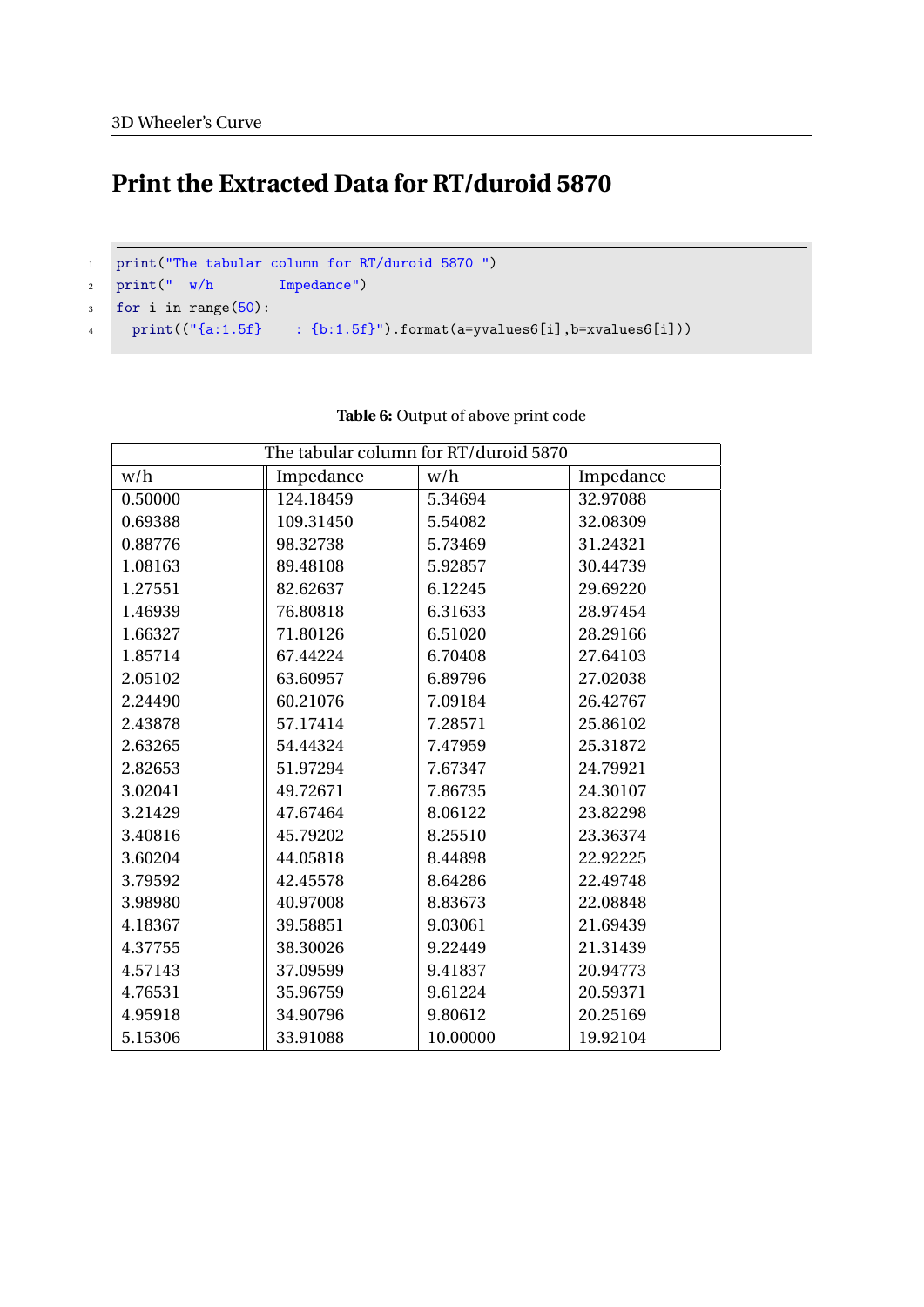# **Print the Extracted Data for FR-4**

```
1 print("The tabular column for FR-4 ")
```

```
2 print(" w/h Impedance")
```

```
3 for i in range(50):
```

```
4 print(("{a:1.5f} : {b:1.5f}").format(a=yvalues7[i],b=xvalues7[i]))
```

| The tabular column for FR-4 |           |          |           |  |
|-----------------------------|-----------|----------|-----------|--|
| w/h                         | Impedance | w/h      | Impedance |  |
| 0.50000                     | 96.37338  | 5.34694  | 24.90193  |  |
| 0.69388                     | 84.62352  | 5.54082  | 24.22018  |  |
| 0.88776                     | 75.94843  | 5.73469  | 23.57563  |  |
| 1.08163                     | 68.96978  | 5.92857  | 22.96527  |  |
| 1.27551                     | 63.56639  | 6.12245  | 22.38641  |  |
| 1.46939                     | 58.99131  | 6.31633  | 21.83665  |  |
| 1.66327                     | 55.06261  | 6.51020  | 21.31380  |  |
| 1.85714                     | 51.64882  | 6.70408  | 20.81592  |  |
| 2.05102                     | 48.65243  | 6.89796  | 20.34124  |  |
| 2.24490                     | 45.99943  | 7.09184  | 19.88815  |  |
| 2.43878                     | 43.63259  | 7.28571  | 19.45519  |  |
| 2.63265                     | 41.50693  | 7.47959  | 19.04104  |  |
| 2.82653                     | 39.58654  | 7.67347  | 18.64448  |  |
| 3.02041                     | 37.84240  | 7.86735  | 18.26440  |  |
| 3.21429                     | 36.25081  | 8.06122  | 17.89978  |  |
| 3.40816                     | 34.79218  | 8.25510  | 17.54969  |  |
| 3.60204                     | 33.45019  | 8.44898  | 17.21326  |  |
| 3.79592                     | 32.21110  | 8.64286  | 16.88971  |  |
| 3.98980                     | 31.06330  | 8.83673  | 16.57830  |  |
| 4.18367                     | 29.99687  | 9.03061  | 16.27836  |  |
| 4.37755                     | 29.00330  | 9.22449  | 15.98925  |  |
| 4.57143                     | 28.07524  | 9.41837  | 15.71039  |  |
| 4.76531                     | 27.20631  | 9.61224  | 15.44124  |  |
| 4.95918                     | 26.39094  | 9.80612  | 15.18130  |  |
| 5.15306                     | 25.62425  | 10.00000 | 14.93011  |  |

#### **Table 7:** Output of above print code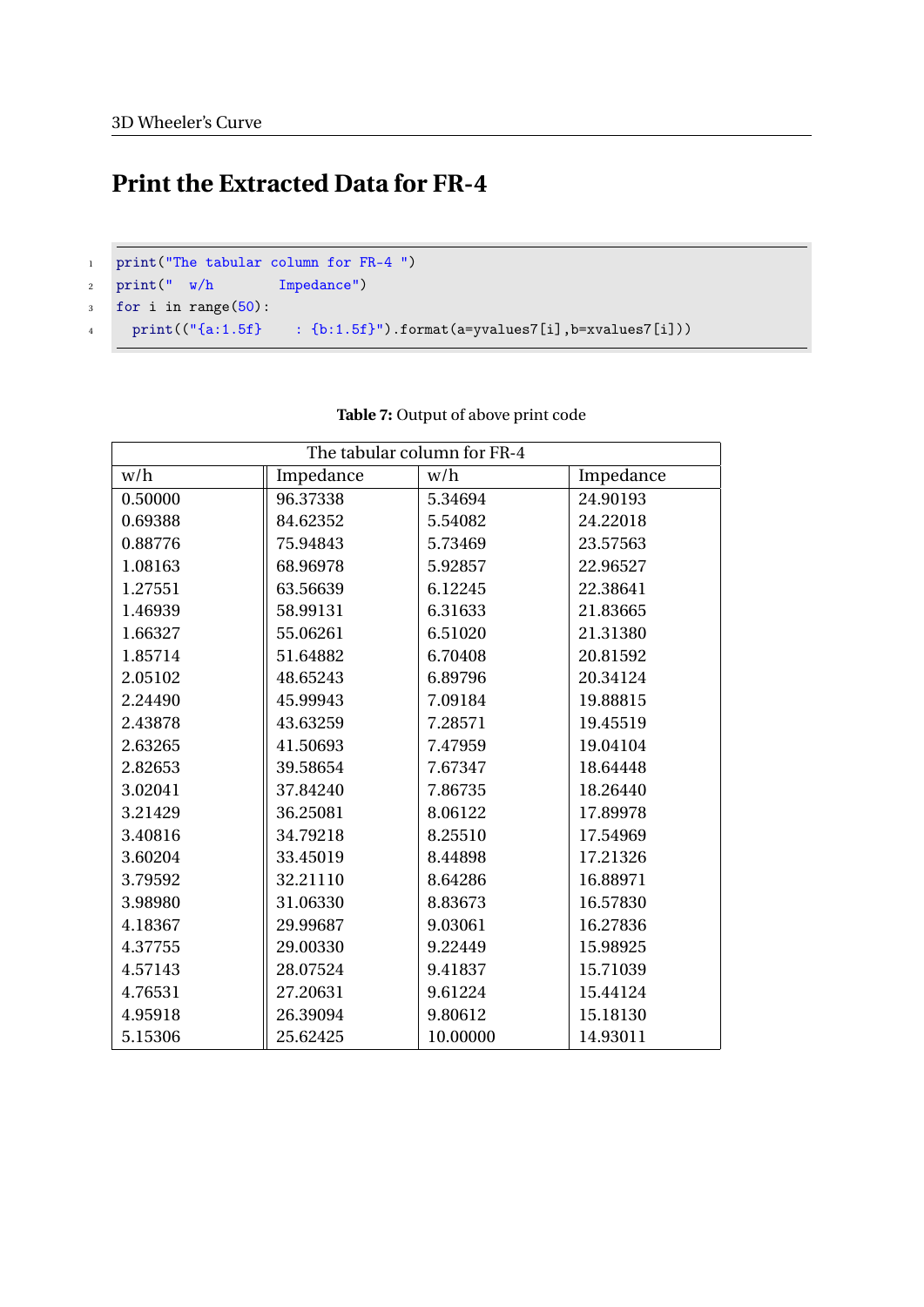# **Print the Extracted Data for Sapphire**

```
1 print("The tabular column for Sapphire ")
2 print(" w/h Impedance")
3 for i in range(50):
\begin{tabular}{ll} \bf 4 & \tt print((``\{a:1.5f\} & \tt : \{b:1.5f\}''.format(a=yvalues8[i],b=xxalues8[i])) \end{tabular}
```

| The tabular column for Sapphire |                     |          |           |  |
|---------------------------------|---------------------|----------|-----------|--|
| w/h                             | Impedance           | w/h      | Impedance |  |
| 0.50000                         | 69.39355<br>5.34694 |          | 17.59491  |  |
| 0.69388                         | 60.82357            | 5.54082  | 17.10795  |  |
| 0.88776                         | 54.50067            | 5.73469  | 16.64775  |  |
| 1.08163                         | 49.41816            | 5.92857  | 16.21214  |  |
| 1.27551                         | 45.48562            | 6.12245  | 15.79918  |  |
| 1.46939                         | 42.16195            | 6.31633  | 15.40713  |  |
| 1.66327                         | 39.31236            | 6.51020  | 15.03442  |  |
| 1.85714                         | 36.83972            | 6.70408  | 14.67964  |  |
| 2.05102                         | 34.67214            | 6.89796  | 14.34150  |  |
| 2.24490                         | 32.75516            | 7.09184  | 14.01886  |  |
| 2.43878                         | 31.04676            | 7.28571  | 13.71066  |  |
| 2.63265                         | 29.51392            | 7.47959  | 13.41593  |  |
| 2.82653                         | 28.13037            | 7.67347  | 13.13382  |  |
| 3.02041                         | 26.87486            | 7.86735  | 12.86351  |  |
| 3.21429                         | 25.73007            | 8.06122  | 12.60427  |  |
| 3.40816                         | 24.68170            | 8.25510  | 12.35544  |  |
| 3.60204                         | 23.71784            | 8.44898  | 12.11638  |  |
| 3.79592                         | 22.82849            | 8.64286  | 11.88654  |  |
| 3.98980                         | 22.00519            | 8.83673  | 11.66538  |  |
| 4.18367                         | 21.24071            | 9.03061  | 11.45242  |  |
| 4.37755                         | 20.52888            | 9.22449  | 11.24720  |  |
| 4.57143                         | 19.86435            | 9.41837  | 11.04930  |  |
| 4.76531                         | 19.24248            | 9.61224  | 10.85835  |  |
| 4.95918                         | 18.65925            | 9.80612  | 10.67397  |  |
| 5.15306                         | 18.11110            | 10.00000 | 10.49583  |  |

#### **Table 8:** Output of above print code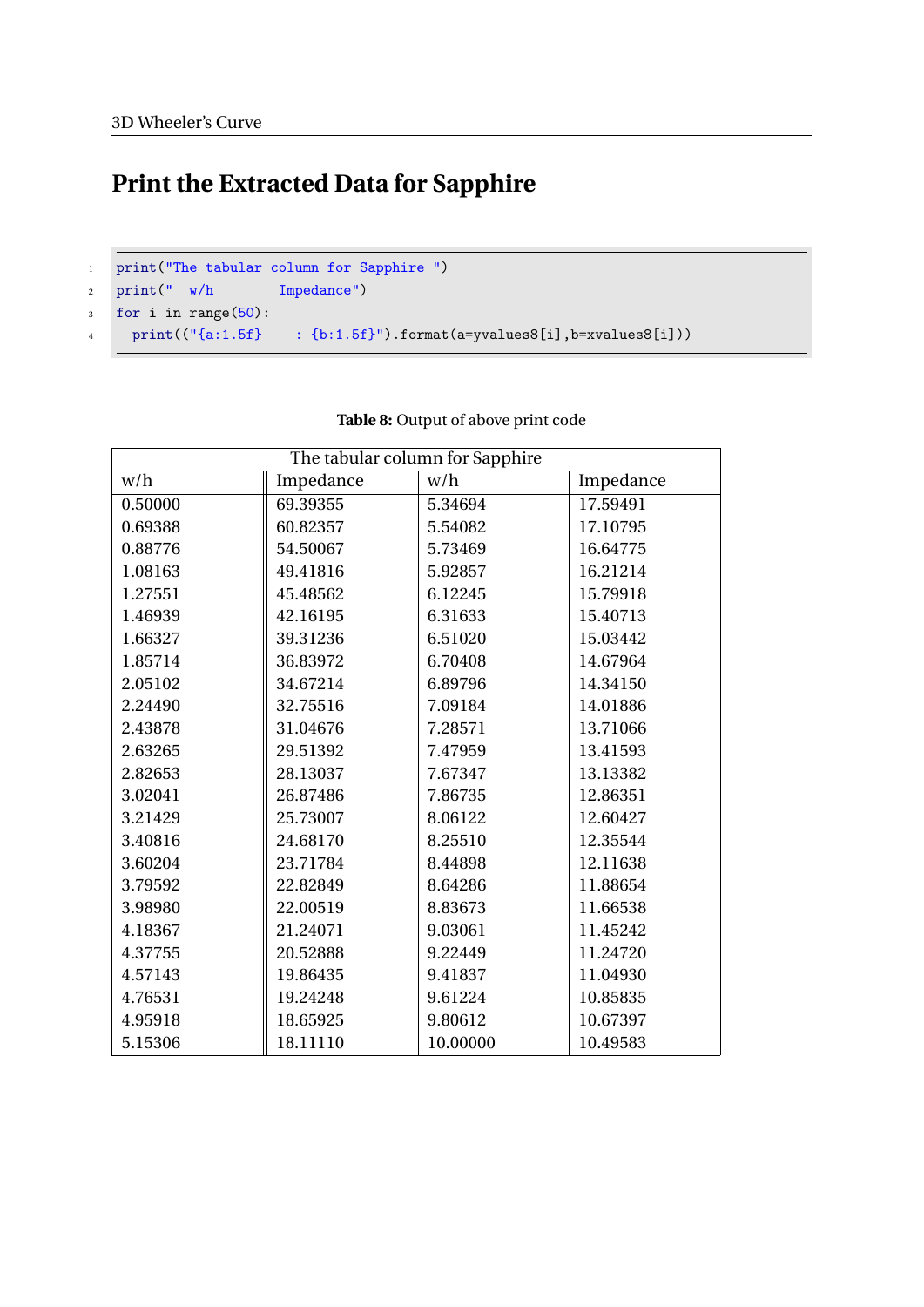# **Print the Extracted Data for Alumina**

```
1 print("The tabular column for Alumina ")
```

```
2 print(" w/h Impedance")
```

```
3 for i in range(50):
```
<sup>4</sup> print(("{a:1.5f} : {b:1.5f}").format(a=yvalues9[i],b=xvalues9[i]))

| The tabular column for Alumina |           |          |           |  |
|--------------------------------|-----------|----------|-----------|--|
| w/h                            | Impedance | w/h      | Impedance |  |
| 0.50000                        | 67.98481  | 5.34694  | 17.22391  |  |
| 0.69388                        | 59.58418  | 5.54082  | 16.74699  |  |
| 0.88776                        | 53.38642  | 5.73469  | 16.29630  |  |
| 1.08163                        | 48.40469  | 5.92857  | 15.86971  |  |
| 1.27551                        | 44.55025  | 6.12245  | 15.46530  |  |
| 1.46939                        | 41.29285  | 6.31633  | 15.08137  |  |
| 1.66327                        | 38.50026  | 6.51020  | 14.71638  |  |
| 1.85714                        | 36.07723  | 6.70408  | 14.36896  |  |
| 2.05102                        | 33.95325  | 6.89796  | 14.03784  |  |
| 2.24490                        | 32.07493  | 7.09184  | 13.72190  |  |
| 2.43878                        | 30.40105  | 7.28571  | 13.42010  |  |
| 2.63265                        | 28.89926  | 7.47959  | 13.13151  |  |
| 2.82653                        | 27.54377  | 7.67347  | 12.85527  |  |
| 3.02041                        | 26.31378  | 7.86735  | 12.59059  |  |
| 3.21429                        | 25.19230  | 8.06122  | 12.33675  |  |
| 3.40816                        | 24.16531  | 8.25510  | 12.09310  |  |
| 3.60204                        | 23.22113  | 8.44898  | 11.85904  |  |
| 3.79592                        | 22.34996  | 8.64286  | 11.63399  |  |
| 3.98980                        | 21.54351  | 8.83673  | 11.41745  |  |
| 4.18367                        | 20.79470  | 9.03061  | 11.20893  |  |
| 4.37755                        | 20.09748  | 9.22449  | 11.00800  |  |
| 4.57143                        | 19.44660  | 9.41837  | 10.81425  |  |
| 4.76531                        | 18.83753  | 9.61224  | 10.62729  |  |
| 4.95918                        | 18.26630  | 9.80612  | 10.44677  |  |
| 5.15306                        | 17.72944  | 10.00000 | 10.27236  |  |

#### **Table 9:** Output of above print code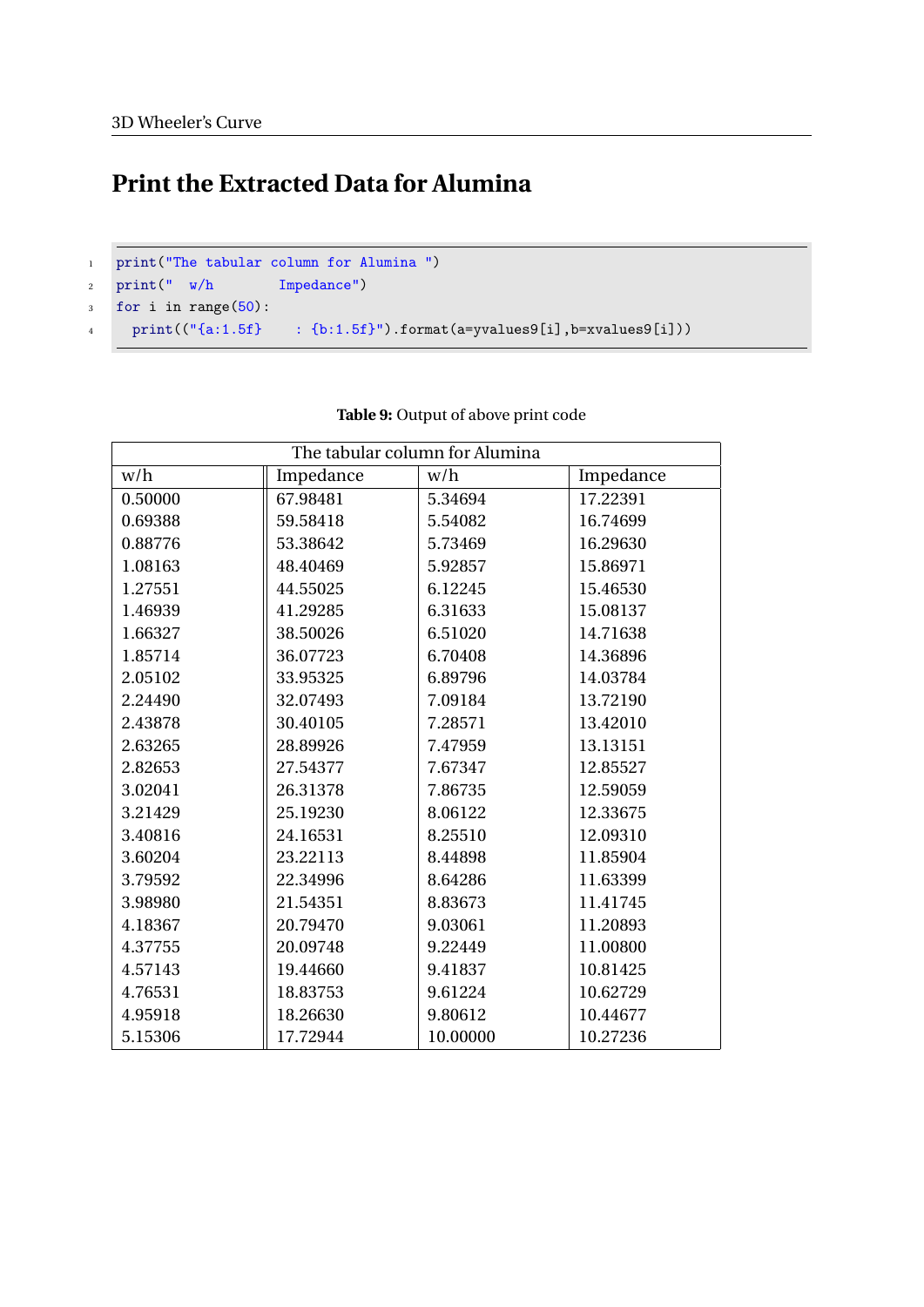### **Python Code for 3D Wheeler's Curve**

### **Libraries Imported**

```
1 import matplotlib.pyplot as plt
2 import numpy as np
```

```
3 import math
```
### **Parameter Initialization**

```
1 \quad zc = 3772 pi=math.pi
3 #k=[1.3,2,2.1,2.2,2.3,2.33,4.3,6,6.15,6.76,7,7.9,8.6,8.9,9.3,10,12.94]
```
- <sup>4</sup> n=int(input("Enter the number dielectric constants :"))
- $5 \text{ } k=\begin{bmatrix} \end{bmatrix}$

### **Input for Dielectric Constants**

```
1 for i in range(n):
2 c=float(input('Enter the dielectric constant:'))
3 k.append(c)
```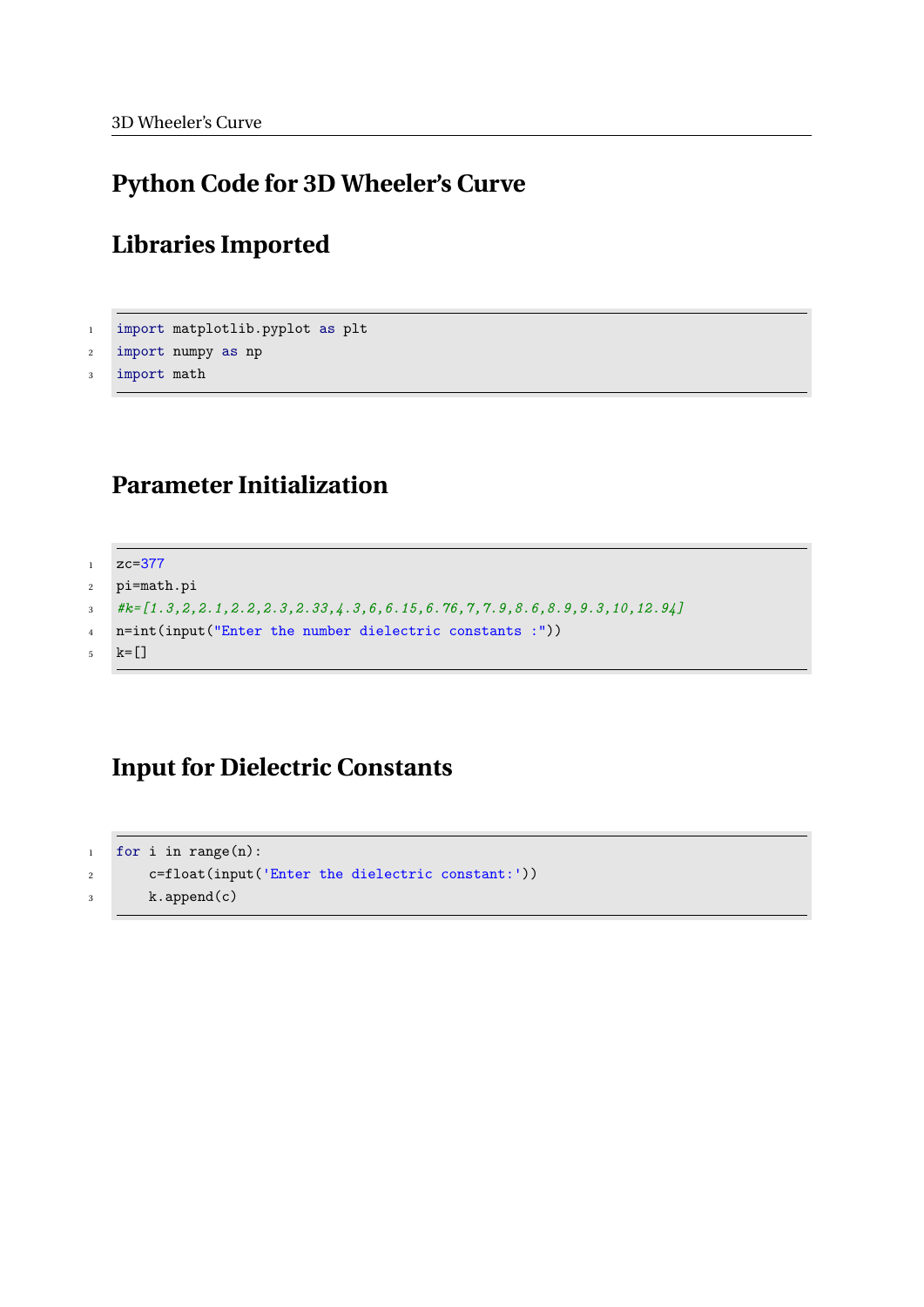### **Set Title and Axis Label**

```
1 ax = plt.axes( projection='3d')
```

```
2 ax.set_ylabel('Er (Y-axis)')
```

```
3 ax.set_xlabel('Impedance(ohms) (X-axis)')
```

```
4 ax.set_zlabel('w/h Ratio (Z-axis)')
```
### **Plot of Wheeler's curve for w/h >1**

```
1 for i in range(n):
2 x=np.linspace(1,10,50)
3 a=np.full(50,k[i])
4 v=C'+str(i)5 ka=((a+1)/2)+(((a-1)/2)*((1+(12/x))**-0.5))6 d=zc/((ka**0.5)*(1.393+x+((2/3)*np.log(x+1.4444))))
7 \quad \text{ax.plot3D(d, a, x, label='Er = {0:.3f}.format(k[i]))}8 ax.legend()
9 plt.show()
10 plt.title('3D-Wheelers Curve');
```
### **Plot of Wheeler's curve for w/h <1**

```
1 for i in range(n):
2 y=np.linspace(0.01,1,50)
3 a=np.full(50,k[i])
4 \#v = 'C' + str(i)5 kb=((a+1)/2)+(((a-1)/2)*(((1+(12/y))**-0.5)+0.04*(1-y)**2))
6 u=(zc/(2*pi*(kb**0.5))) * np.log((8/y)+(y/4))7 ax.plot3D(u, a, y)
```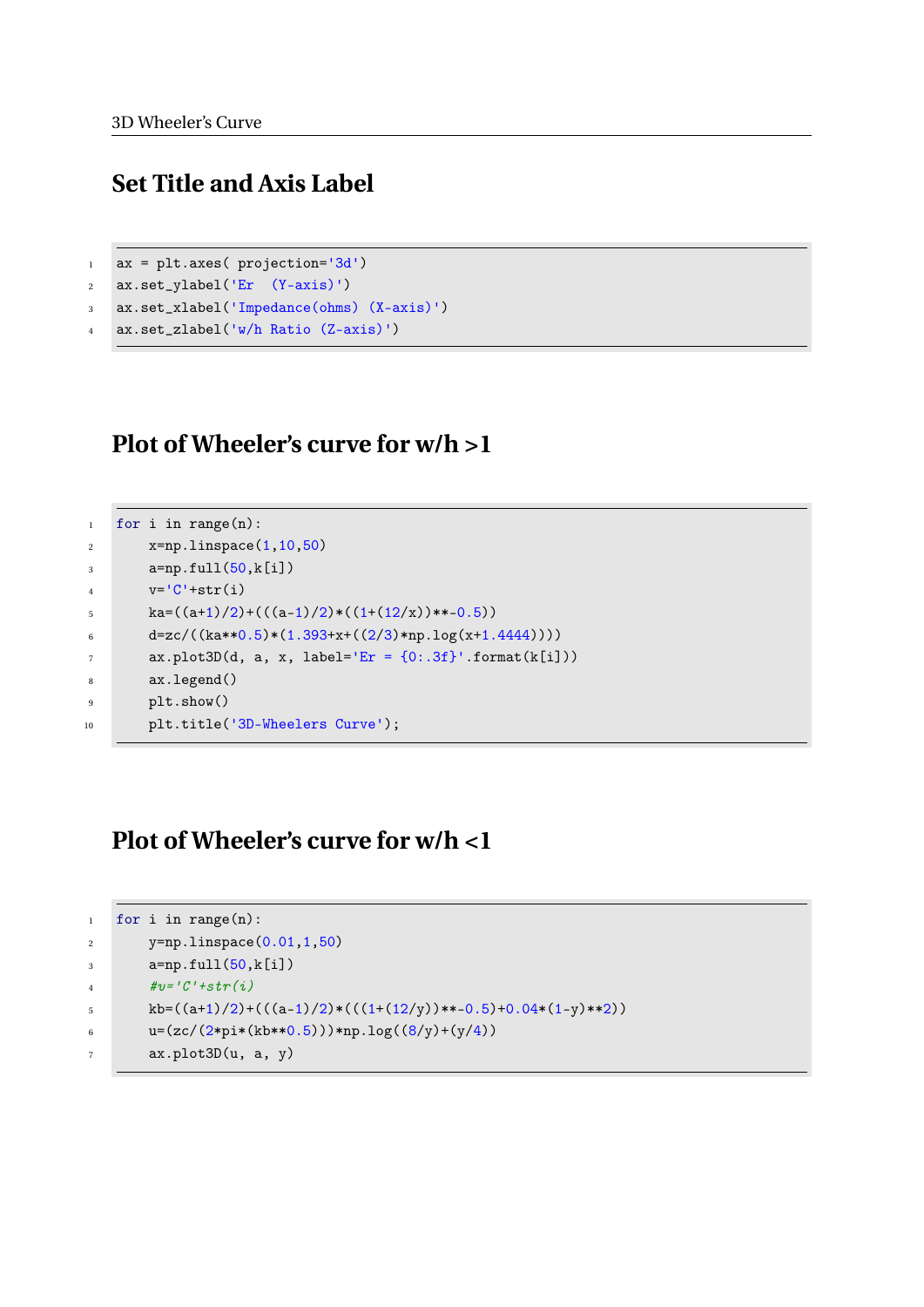### **Input Console**

```
\geEnter the number dielectric constants : 17
\geEnter the dielectric constant:1.3
\geEnter the dielectric constant:2
\ggEnter the dielectric constant: 2.1
\geEnter the dielectric constant: 2.2
\geEnter the dielectric constant: 2.3
\geEnter the dielectric constant: 2.33
\geEnter the dielectric constant: 4.3
\ggEnter the dielectric constant:6
\geEnter the dielectric constant: 6.15
\geEnter the dielectric constant: 6.76
\geEnter the dielectric constant:7
\geEnter the dielectric constant: 7.9
\ggEnter the dielectric constant:8.6
\geEnter the dielectric constant:8.9
\geEnter the dielectric constant: 9.3
\ggEnter the dielectric constant:10
\geEnter the dielectric constant:12.94
```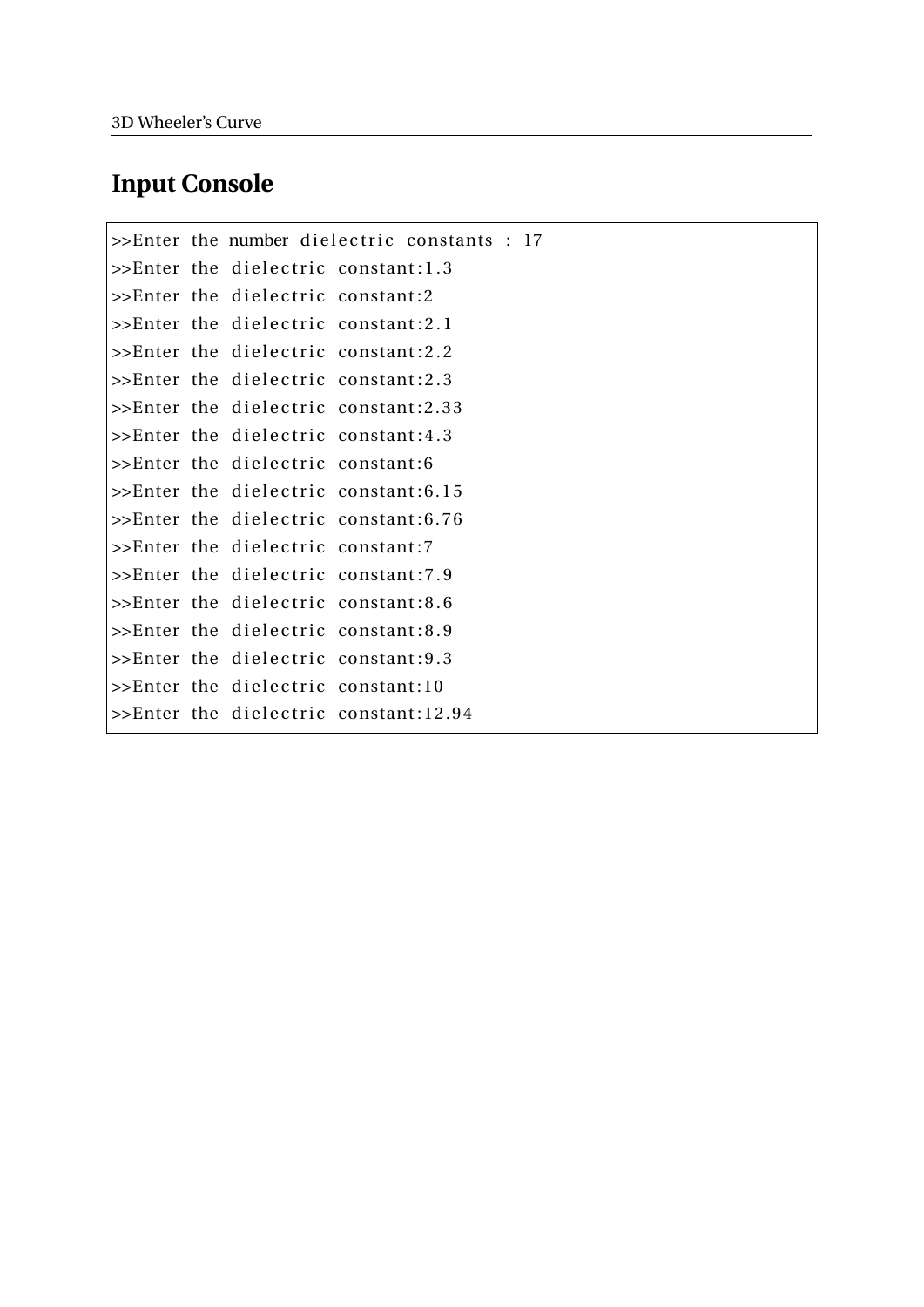

3D Wheeler's Curve is plotted for the user's choice of substrate dielectric constant values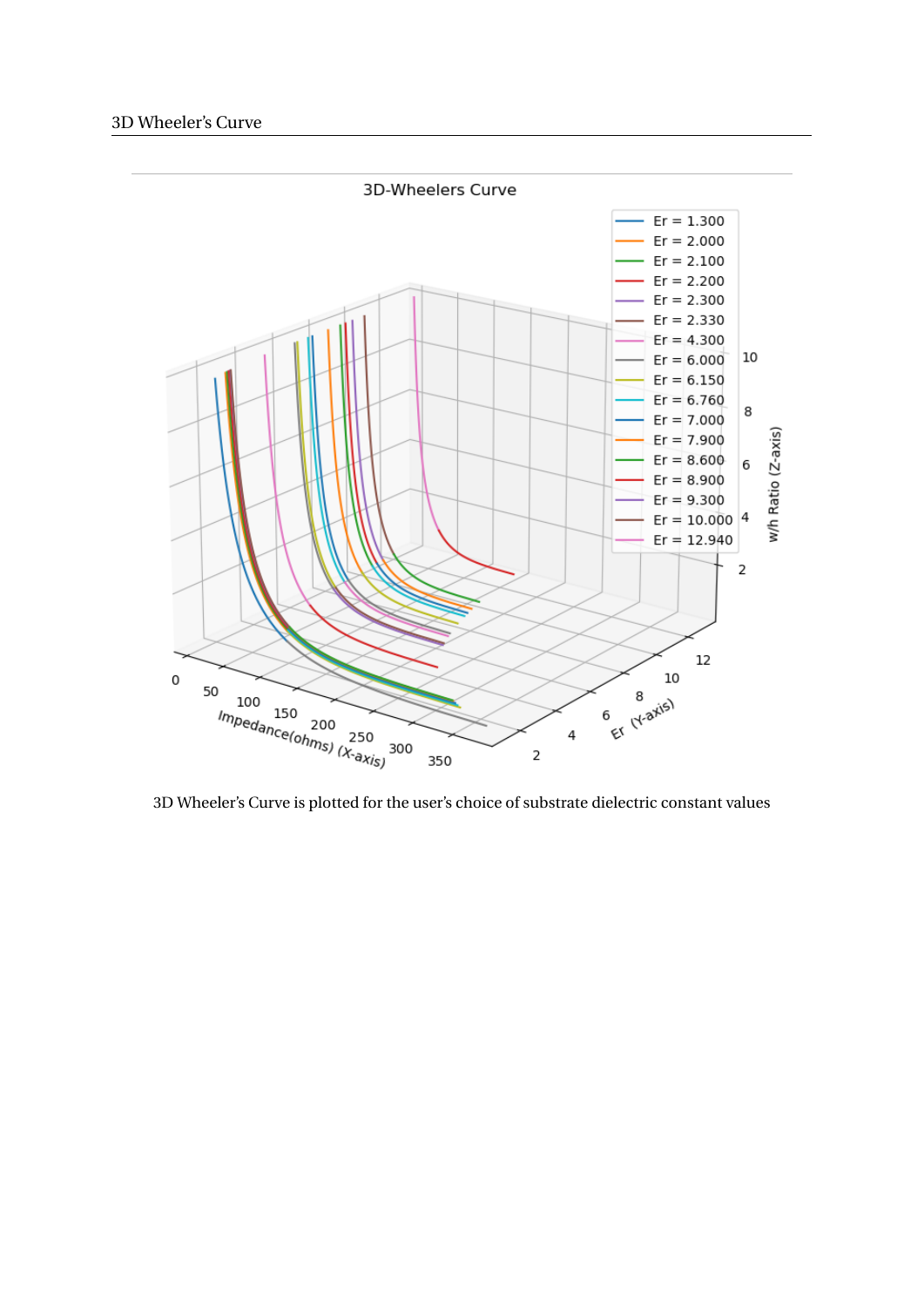# **Dielectric Constant Values of Materials Used as Substrate**

| <b>Material Dielectric Constant values</b> |                |                  |                |  |  |
|--------------------------------------------|----------------|------------------|----------------|--|--|
| Name                                       | Dielec. const. | Name             | Dielec. const. |  |  |
| Cotton                                     | 1.3            | Beryllium Oxide  | 6.76           |  |  |
| <b>PTFE</b>                                | 2              | Preperm L700HF   | 7              |  |  |
| Teflon                                     | 2.1            | Mica             | 7.9            |  |  |
| RT/duroid 5880                             | 2.2            | Aluminium        | 8.6            |  |  |
|                                            |                | Nitride          |                |  |  |
| Paper                                      | 2.3            | Sapphire         | 8.9            |  |  |
| RT/duroid 5870                             | 2.33           | Alumina          | 9.3            |  |  |
| $FR-4$                                     | 4.3            | Preperm 1000     | 10             |  |  |
| Porcelain                                  | 6              | Gallium Arsenide | 12.94          |  |  |
| Taconic                                    | 6.15           |                  |                |  |  |

# **3D Wheelers Mesh using Excel Surface Chart**



Wheelers Curve 3D Mesh using Excel Surface Chart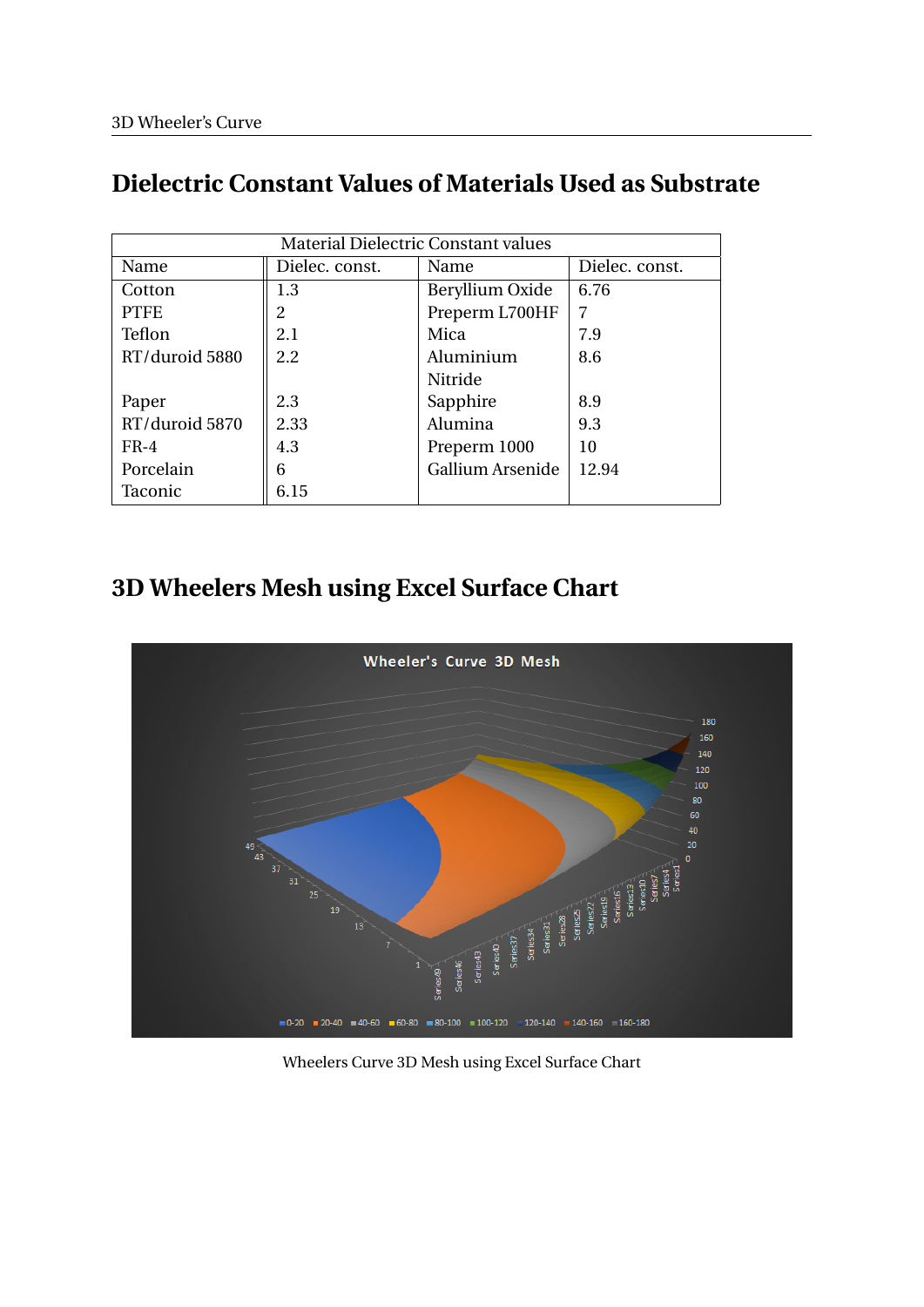### **REFERENCES**

**1. I.J. Bahl and D. K. Trivedi, "A designer's guide to microstrip line," Microwaves, pp. 90- 96, 1977**

**2. H. A. Wheeler, "Transmission-Line Properties of Parallel Strips Separated by a Dielectric Sheet," in IEEE Transactions on Microwave Theory** and Techniques, vol. 13, no. 2, pp. 172-185, March 1965, doi: 10.1109/TMTT.1965.1125

**3. E. Hammerstad and O. Jensen, "Accurate Models for Microstrip Computer-Aided Design," 1980 IEEE MTT-S International Microwave symposium Digest, Washington, DC, USA, 1980, pp. 407-409, doi: 10.1109/MWSYM.1980.1124303.**

**4. H. A. Wheeler, "Transmission-Line Properties of a Strip on a Dielectric Sheet on a Plane," in IEEE Transactions on Microwave Theory and Techniques, vol. 25, no. 8, pp. 631-647, Aug. 1977, doi: 10.1109/TMTT.1977.1129179.**